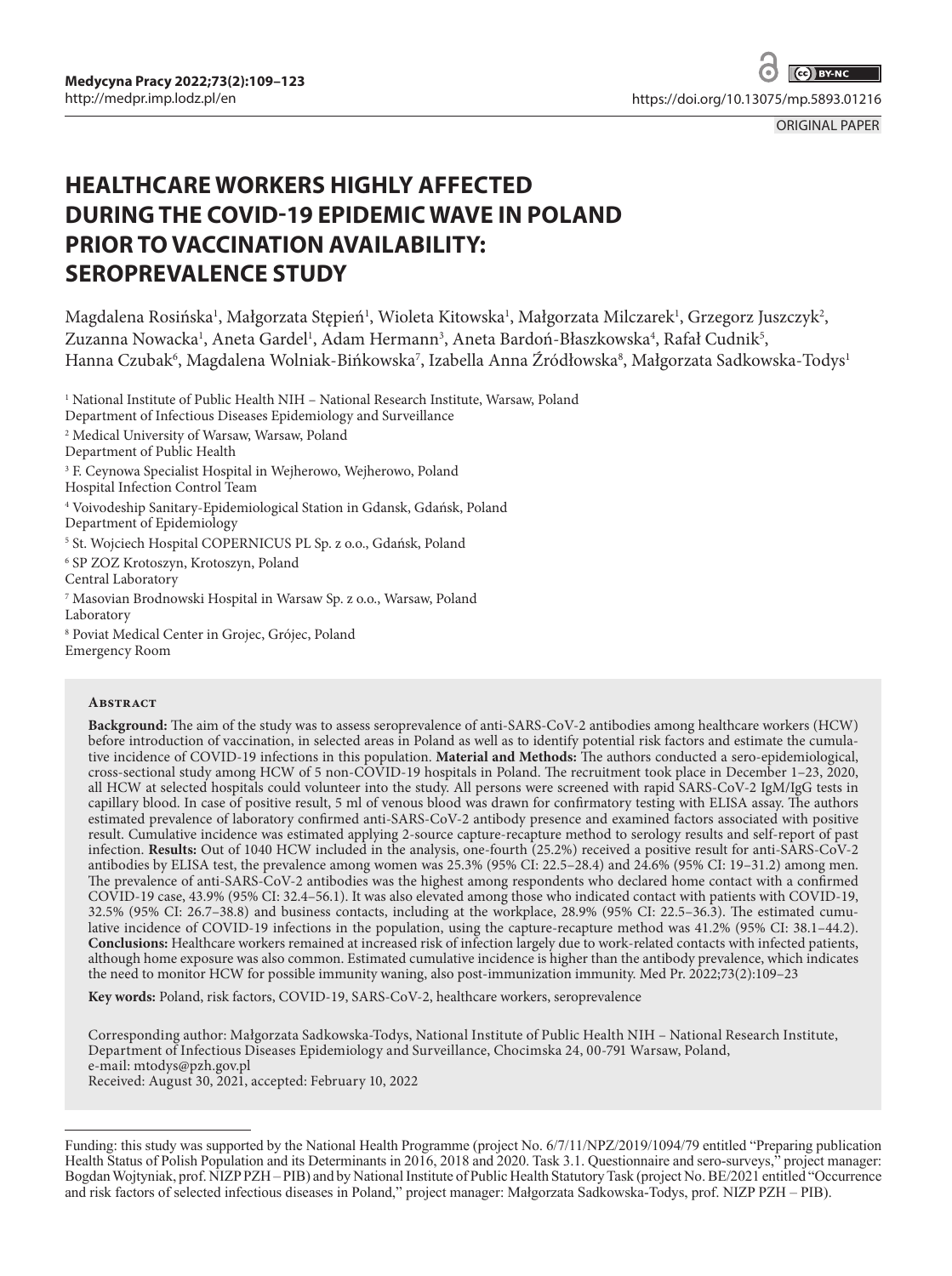### **INTRODUCTION**

Healthcare workers (HCW) remain at increased risk for certain infectious diseases, in particular to those spread by direct contact or air and droplet borne [1]. Despite infection control policies, outbreaks of air or droplet borne pathogens occur in hospitals and in health settings in general, including influenza, seasonal coronaviruses and rhinoviruses [2]. This also included the outbreaks of SARS during 2002–2003 epidemic, when the virus was spreading mainly in the healthcare settings and affecting healthcare workers [1,3].

Similarly, the COVID-19 outbreak hit especially hard in hospital and long-term healthcare settings. A study performed in USA and UK during the first wave documented a 3.4 higher risk of infection among the healthcare workers than in the general population [4]. Initially, the lack of protective equipment or inadequate use of the protective equipment and direct contact with COVID-19 patients substantially increased the risk of infection for HCW [4,5]. Healthcare workers working with COVID-19 patients were at greater risk than front-line HCW and the front-line HCW in turn had higher risk than HCW working at other settings [6,7].

In studies published at a later date, comprising data from the second wave in 2020, being a front-line HCW is inconsistently reported as a risk factor, with exposures at community or within households playing a more dominant role [8], although some studies still showed elevated occupational risk for HCW [9]. Pooled seroprevalence after the first wave in Europe and North America, based on published literature, was estimated at 8.5% and 12.7%, respectively [5], although some hospitals noted levels as high as 30% [10]. Longitudinal assessments point to correlation of seroconversion among HCW and the incidence rate in the communities that they serve [11]. In addition, prevalence among HCW tends to be higher in areas, where prevalence in the general population is also higher [9,12].

Seroprevalence studies are a well-recognised tool to measure the cumulative incidence of infection for which durable antibody response develops. The antibodies against SARS-CoV-2 have been shown to last at least 6–8 months [13], although the detection rate may differ according to specific tests used [14].

Therefore, many countries use seroprevalence studies as a means to study the true burden of COVID-19, to monitor the level of incidence as well as to establish risk factors for infection in specific populations or to evaluate interventions [15,16]. It can also be used as the basis to estimate infection fatality rates for COVID-19 [17].

In Poland, the first wave of infections in spring 2020 was very limited [18]. Healthcare workers experienced shortages of personal protective equipment during the first months of the epidemic, but with time the situation improved. Many hospitals introduced routine screening for SARS-CoV-2 infection both among the medical personnel and among patients admitted to the hospital. As early as March 2020, most hospitals placed tight restrictions on visitors, and in paediatric wards, parents that stayed with their children were not allowed to leave while the child was hospitalized.

It is therefore expected that the infections among HCW in the second wave (fall 2020) were commonly due to non-occupational exposures, although no data exists so far to support such a claim. Consequently, the study aimed at measuring the cumulative incidence among HCW of the selected hospitals as well as establishing associated factors for infections, both at the occupational and non-occupational level. Furthermore, the level of undiagnosed infections in this group was considered.

### **MATERIAL AND METHODS**

The authors performed a sero-epidemiological, crosssectional study among HCW of 5 hospitals in Poland. The recruitment took place in December 1–23, 2020, right after the fall 2020 epidemic wave, which peaked in early November. The hospitals were purposefully selected in 3 administrative regions (Pomorskie voivodeship: Gdańsk, Wejherowo; Mazowieckie voivodeship: Warsaw, Grójec; Wielkopolskie voivodeship: Krotoszyn) to represent areas both with higher and with lower registered incidence than the average incidence in Poland, as already described elsewhere [18]. The target sample size was calculated with assumption of 20% seroprevalence and ±3–4% admissible error, which yields desired sample size of 818–1440. The authors aimed at a sample size of 1000 participants and each hospital was asked to invite 150–350 personnel depending on the number of employees. All HCW employed in the hospital at the time of the study, were eligible for the study, including medical doctors, nurses, midwives, rehabilitators, technicians, and receptionists – all could volunteer for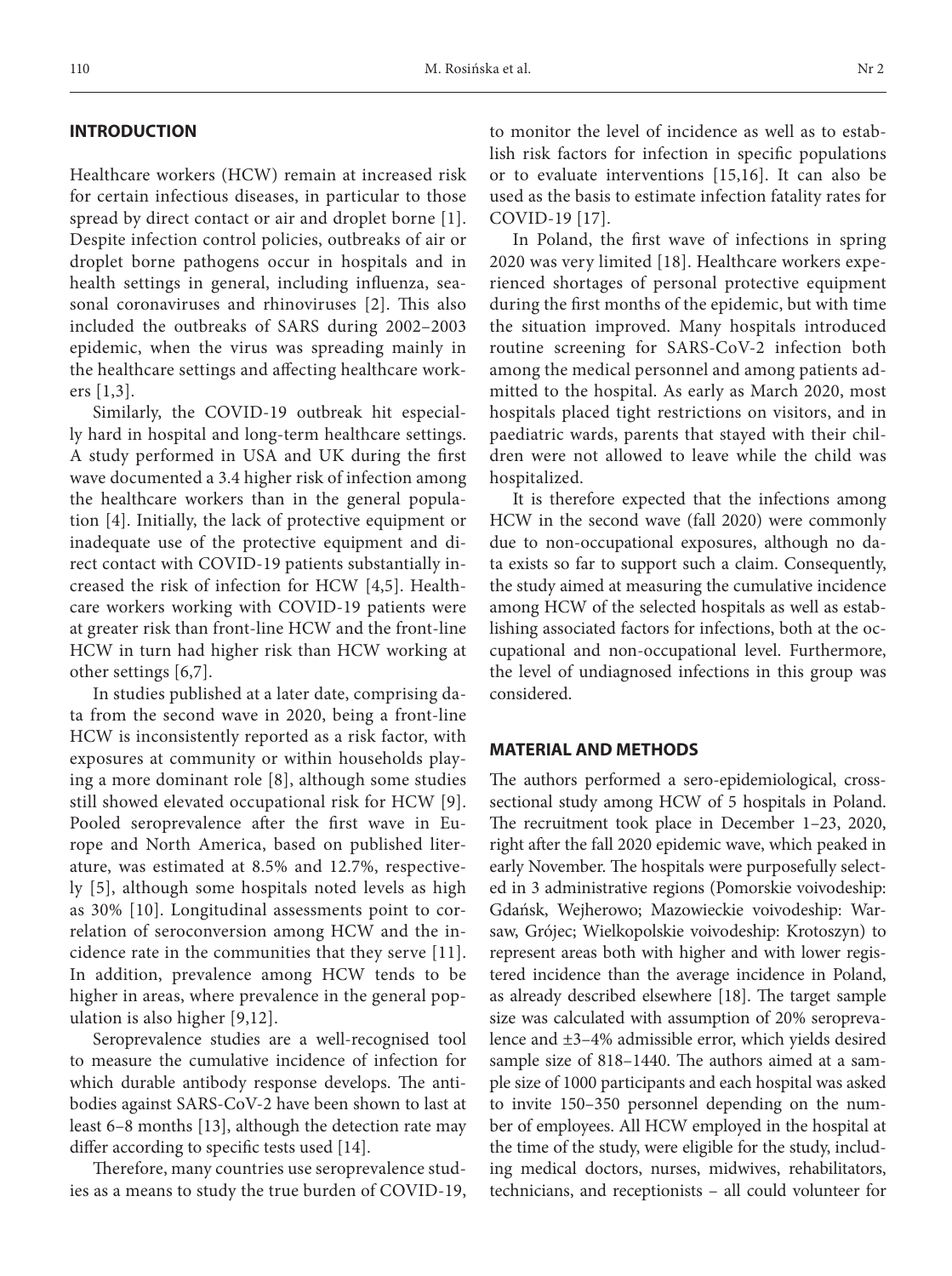participation. Other hospital staff with no or occasional contact with patients were also invited to participate in the study. The volunteering HCW were registered to the study on the first-come-first-served basis.

According to employment data as of December 31, 2020, the participation rate for each hospital was as follows: hospital in Gdańsk – 11.8%, Wejherowo – 8.7%, Warsaw – 10.2%, Grójec – 19.9% and Krotoszyn – 47.8%. All participants were informed about the study procedures and asked to provide written informed consent.

The study included rapid and laboratory testing combined with a questionnaire. The questionnaire contained demographic information and 12 questions about potential exposures and prior COVID-19 diagnosis. It was self-administered, online or paper-based.

### **Rapid tests and laboratory methods**

Initially, all persons were screened with rapid tests 2019-nCoV IgG/IgM Detection Kit (Colloidal Gold-Based) by Vazyme (Nanjing, China), for detection of IgM and IgG antibodies against SARS-CoV-2 in capillary blood. In case of a positive result in either IgM or IgG rapid test, 5 ml of venous blood was drawn for laboratory confirmation testing with ELISA assay, also in both IgM and IgG, using a commercial assay (NovaLisa by NovaTec, Dietzenbach, Germany). This assay detects antibodies against N viral protein.

Prior to use, the rapid tests were internally evaluated on 69 pre-pandemic samples and 22 samples collected from persons with positive SARS-CoV-2 PCR test, 11 collected at the time of PCR test and 11 collected 7 days after the positive PCR test. The specificity for IgG and IgM assays were 97.1% (95% CI: 89.9–99.6) and 100% (95% CI: 94.8–100), respectively. The sensitivity for the samples collected at the time of administering the PCR test was 18% (95% CI: 2.3–51.2) for IgG and 0% (95% CI: 0–28.5) for IgM. The value increased in samples collected after 7 days, respectively to 81.8% (95% CI: 48.2–97.7) and 27.3% (95% CI: 6.0–61.0). Given these results individuals were classified as positive or negative based on combined results for IgG and IgM.

### **Definition of a positive result**

For the purpose of seroprevalence estimation a positive case was defined as a person who tested positive for an IgM or IgG rapid test and had positive results in IgM ELISA or IgG ELISA. A negative result was interpreted as a person who either tested non-reactive in both rapid tests or had a positive rapid test but both ELISA assays tested negative. People who did not meet the above criteria, i.e., with indeterminate results, were excluded from further analysis. The authors expect this procedure to provide specific results, with a negligible number of false positive results.

### **Statistical methods**

Seroprevalence was defined as the proportion of positive cases among the study group. Categorical predictors were analysed with  $\chi^2$  tests and continuous predictors (age) with t-test. In addition the authors performed a multivariable analysis of factors associated with the positive result using logistic regression model, which included sex, age group, region and medical profession in addition to statistically significant factors.

Due to decreased sensitivity of the rapid test, some cases could be missed and thus seroprevalence could no longer represent the cumulative incidence in the target group. As a sensitivity analysis a total number of cases was estimated using Lincoln-Petersen estimate for capture-recapture analysis [19] considering as one data source the self-reported prior positive result (antigen or PCR test) and the positive serology test as the second. This method is an application of an approach proposed in Simondon and Khodja [20] to estimate the number of cases from multiple measurements with different sensitivities. Assuming the 2 sources are independent, it is possible to estimate the number of cases that were missed by routine PCR and/or antigen screening and for whom the serology algorithm yielded a negative result due to suboptimal sensitivity and obtain an overall number of study participants who were infected between the beginning of the epidemic (the first case in Poland was diagnosed on March 4, 2020) and the time of the study (December 2020). The observation time was approx. 9 months. The cumulative incidence per 9 months was defined as the estimated overall number of the participants who were infected during the 9 months of epidemic duration over the total number of participants included in the study.

All calculations were performed in STATA 14.2 (StataCorp LLC, College Station, Texas, USA).

## **Ethics**

The study complies with ethical standards in epidemiological research and the Helsinki Declaration as revised in 2013. The protocol was reviewed by the Ethical Committee of the National Institute of Public Health – National Institute of Hygiene in Warsaw (opinion No. 2/2020).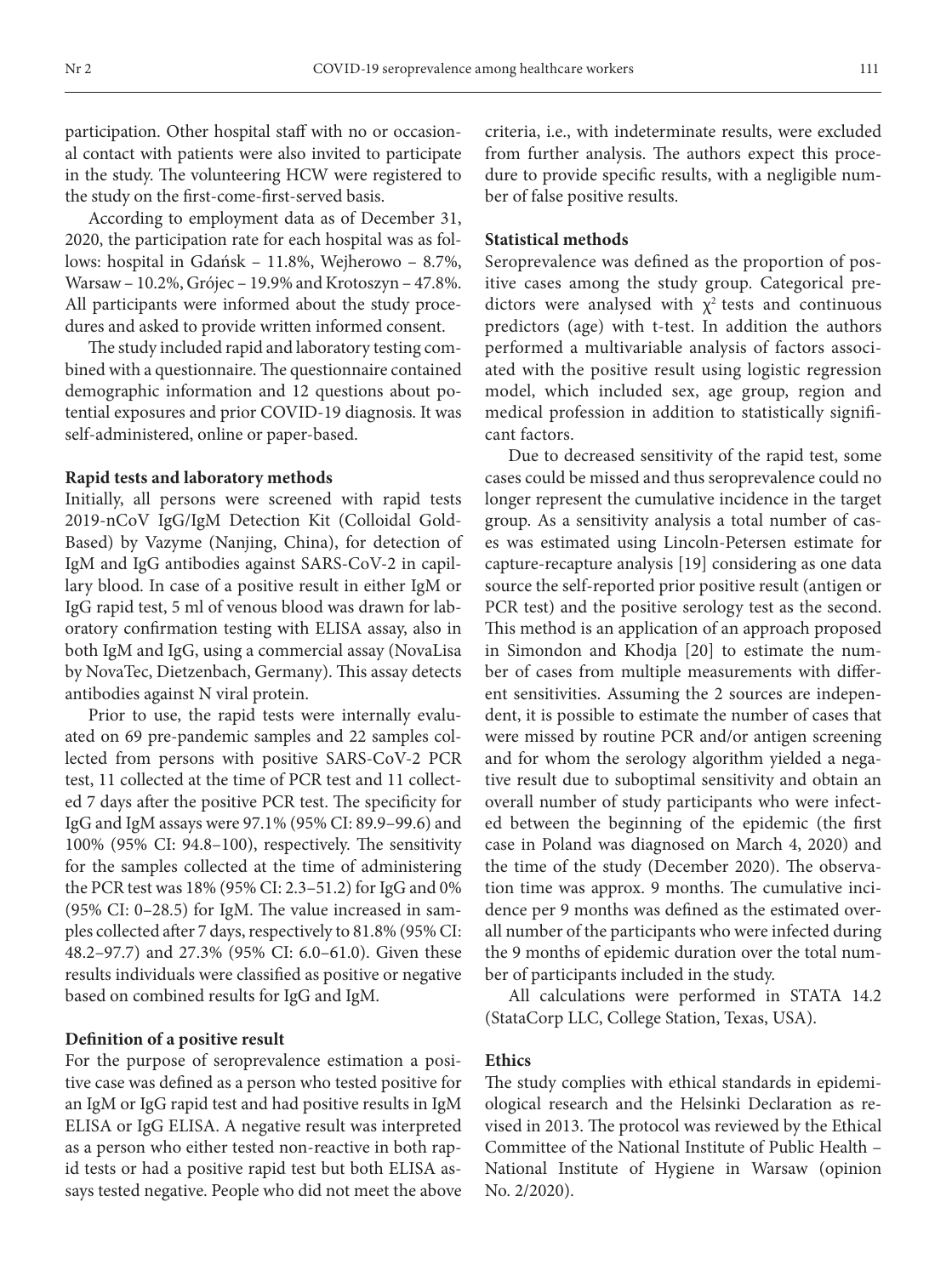### **RESULTS**

Overall, 1119 participants were recruited to the study, of which valid case classification was established for 1094 participants and 25 (2.2%) were excluded due to inconsistent/indeterminate test results. Additionally, 54 (4.9%) were excluded due to missing or incomplete questionnaires. Finally, 1040 were included in the analysis, 191 (18.4%) men and 849 (81.6%) women. The mean and median age was 46.9 and 49 years, respectively. By profession 19.9% were medical doctors, 42.7% nurses, midwives or medical caregivers, 5.8% were paramedics, 18.5% worked in other professions that included contact with patients, and 13.1% worked at the hospital in other capacities, such as administration. Most participants reported working in hospital wards (73.8%), only 8.1% and 7.8% reported working in emergency rooms or outpatient clinics respectively, however it must be noted that these options were not mutually exclusive. Most of the hospital staff declared working at a single workplace (67.2%), however 28.4% declared employment at multiple workplaces and 4.4% declared consulting multiple clinics within a single hospital. Detailed study population characteristics divided by region are presented in Table 1.

Among the surveyed employees in all voivodeships, approx. 50% of respondents declared that they had no direct contact (without appropriate personal protection equipment) with a person diagnosed with COVID-19 during the period of infectivity. In the period from February 2020 to the time of this study, 88.7% of respondents had at least one COVID-19 test, but only 12.5% had >5 prior tests. Testing frequency differed significantly between sites. The most common reason for such a test was the detection of the virus among other persons in the workplace (Table 1).

Among the study population of 1040 participants, one-fourth (25.2%, 95% CI: 22.6–27.9) received a positive result for anti-SARS-CoV-2 antibodies by ELISA test. The prevalence among women was 25.3% (95% CI: 22.5–28.4) and 24.6% (95% CI: 19–31.2) among men. Among most age groups, except the youngest age group <25, the prevalence oscillated between 22–28%. Similarly, all types of professions had comparable prevalence ranging 20.3–29.2%. The seroprevalence was significantly higher among HCW working in hospital wards and significantly differed by region in univariable analysis. Table 2 presents the seroprevalence among HCW according to their demographics.

Table 2 also shows the prevalence of anti-SARS-CoV-2 antibodies depending on the reported exposures. The prevalence of anti-SARS-CoV-2 antibodies was the highest among those that declared household contact with a confirmed COVID-19 case and amounted to 43.9% (95% CI: 32.4–56.1). It was also high among those who indicated contact with infected patients 32.5% (95% CI: 26.7–38.8), business contacts with a confirmed COVID-19 case, including at the workplace 28.9% (95% CI: 22.5–36.3). Among the respondents who indicated no direct contact with the confirmed case, 17.8% (95% CI: 14.8–21.4) obtained a positive result for anti-SARS-CoV-2 antibodies.

Among the surveyed employees, who participated in special events such as weddings, communions, baptisms, or funerals in the period from February 2020, the prevalence of anti-SARS-CoV-2 antibodies was 20.9% (95% CI: 16.7–25.7) while among people who did not participate in such events, the prevalence was higher and amounted to 26.8% (95% CI: 23.7–30.2). Similarly, a positive result for anti-SARS-CoV-2 antibodies was obtained by more respondents – 25.8% (95% CI: 23.1–28.6) – among those that had not participated in organized trips or summer camp in the period since the restrictions were lifted. In comparison, among those that took part in such trips, the prevalence of antibodies was 14.1% (95% CI: 7.4–25). Frequenting different shopping venues or restaurants and using public transportation were not associated with increased seroprevalence (Table 2).

The results of the multivariable analysis show that neither region, workplace nor medical profession were significantly associated with positive result (Table 3). The positive result was significantly predicted by reporting a household contact (adjusted odds ratio [AOR] 3.66, 95% CI: 2.10–6.38) and contact in workplace, including a contact with a positive patient (AOR 2.09, 95% CI: 1.44–3.03).

Among HCW who did not notice any symptoms of the disease in the period from the beginning of February 2020 to the time of the study, about 9% had a positive ELISA test. Almost 55% of people reporting a loss of smell or taste in the survey tested positive. The most common symptom indicated by the surveyed HCW was fatigue, and among these people, the test confirmed the presence of anti-SARS-CoV-2 antibodies in almost 40% (Figure 1a).

Conversely, in those who tested positive for antibodies, the most common symptoms were fatigue (62%), muscle pain (55%), and headache (52%) (Figure 1b).

Table 4 presents data on self-declared previous positive COVID-19 test result, positive serology of ELISA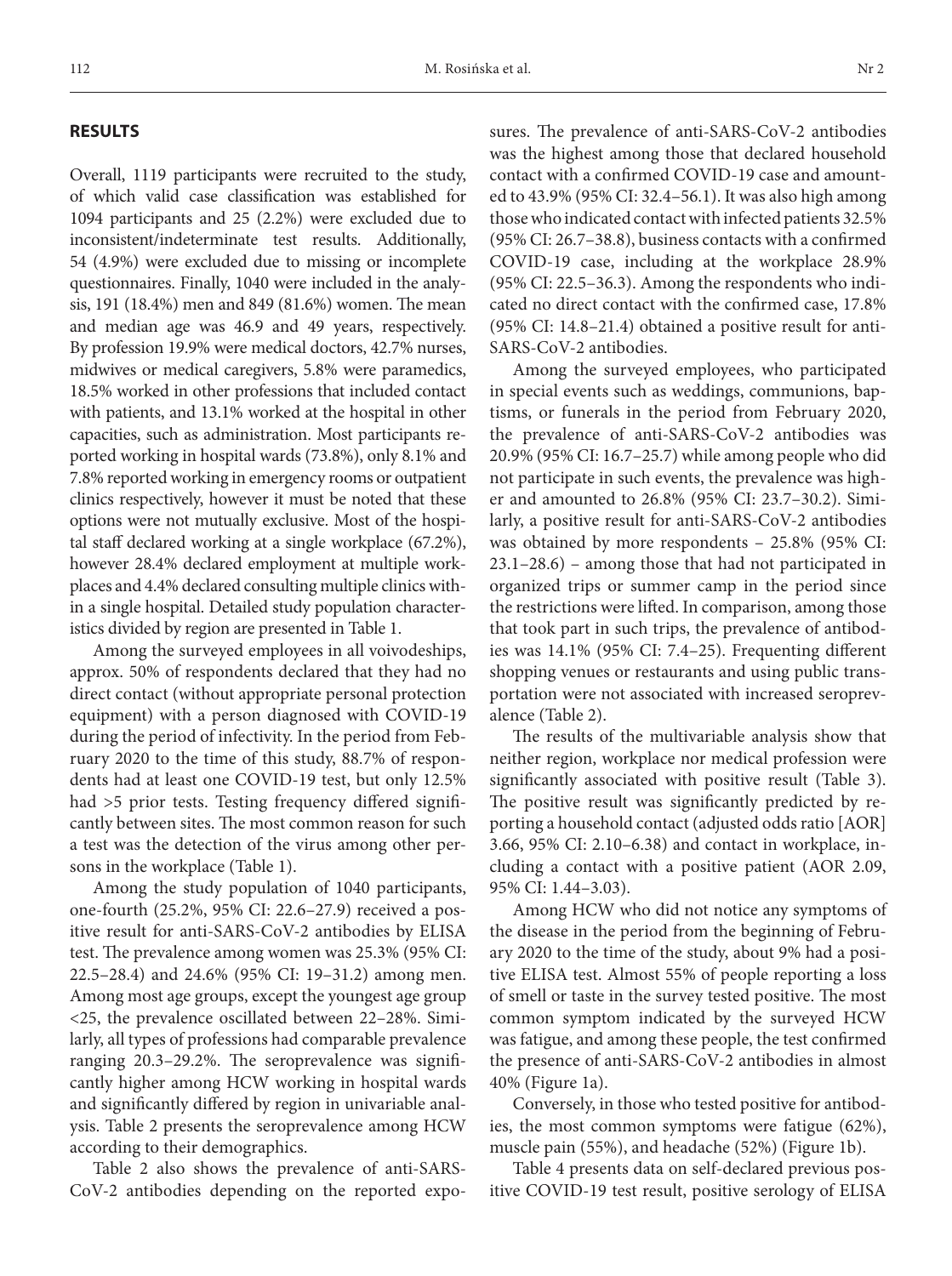|                                                       |             |                            |             |                          | Participants<br>$(N = 1040)$ |                              |             |                  |              |
|-------------------------------------------------------|-------------|----------------------------|-------------|--------------------------|------------------------------|------------------------------|-------------|------------------|--------------|
| Variable                                              |             | Mazowieckie<br>voivodeship |             | Pomorskie<br>voivodeship |                              | Wielkopolskie<br>voivodeship |             | all voivodeships | $\, {\bf p}$ |
|                                                       | $\mathbf n$ | $\%$                       | $\mathbf n$ | $\%$                     | $\mathbf n$                  | $\%$                         | $\mathbf n$ | $\%$             |              |
| Demographic factors                                   |             |                            |             |                          |                              |                              |             |                  |              |
| age                                                   | 295         | 100.0                      | 448         | 100.0                    | 297                          | 100.0                        | 1040        | 100.0            | 0.000        |
| $0-24$ years                                          | 13          | 4.4                        | 8           | 1.8                      | $\overline{c}$               | 0.7                          | 23          | 2.2              |              |
| $25-34$ years                                         | 43          | 14.6                       | 96          | 21.4                     | 32                           | 10.8                         | 171         | 16.4             |              |
| $35-44$ years                                         | 49          | 16.6                       | 86          | 19.2                     | 53                           | 17.8                         | 188         | 18.1             |              |
| $45 - 54$ years                                       | 91          | 30.8                       | 155         | 34.6                     | 108                          | 36.4                         | 354         | 34.0             |              |
| $55-64$ years                                         | 80          | 27.1                       | 91          | 20.3                     | 88                           | 29.6                         | 259         | 24.9             |              |
| $65-74$ years                                         | 19          | 6.4                        | 12          | 2.7                      | 14                           | 4.7                          | 45          | 4.3              |              |
| sex                                                   | 295         | 100.0                      | 448         | 100.0                    | 297                          | 100.0                        | 1040        | 100.0            | 0.049        |
| female                                                | 254         | 86.1                       | 354         | 79.0                     | 241                          | 81.1                         | 849         | 81.6             |              |
| male                                                  | 41          | 13.9                       | 94          | 21.0                     | 56                           | 18.9                         | 191         | 18.4             |              |
| Employment factor                                     |             |                            |             |                          |                              |                              |             |                  |              |
| profession                                            | 276         | 100.0                      | 442         | 100.0                    | 293                          | 100.0                        | 1011        | 100.0            | 0.000        |
| medical doctor                                        | 30          | 10.9                       | 143         | 32.4                     | 28                           | 9.6                          | 201         | 19.9             |              |
| nurse/midwife/medical caregiver                       | 89          | 32.2                       | 194         | 43.9                     | 149                          | 50.9                         | 432         | 42.7             |              |
| paramedic                                             | 10          | 3.6                        | 20          | 4.5                      | 29                           | 9.9                          | 59          | 5.8              |              |
| other, working in contact with patients               | 88          | 31.9                       | 69          | 15.6                     | 30                           | 10.2                         | 187         | 18.5             |              |
| other, including aministration                        | 59          | 21.4                       | 16          | 3.6                      | 57                           | 19.5                         | 132         | 13.1             |              |
| work type (not exclusive)                             |             |                            |             |                          |                              |                              |             |                  |              |
| hospital ward                                         | 128         | 45.4                       | 373         | 87.4                     | 233                          | 81.5                         | 734         | 73.8             | 0.000        |
| emergency room                                        | 19          | 6.7                        | 32          | 7.5                      | 30                           | 10.5                         | 81          | 8.1              | 0.215        |
| outpatient clinic                                     | 44          | 15.6                       | 25          | 5.9                      | 9                            | 3.1                          | 78          | 7.8              | 0.000        |
| workplace                                             | 288         | 100.0                      | 424         | 100.0                    | 288                          | 100.0                        | 1000        | 100.0            | 0.002        |
| single workplace                                      | 211         | 73.3                       | 269         | 63.4                     | 192                          | 66.7                         | 672         | 67.2             |              |
| consulting multiple clinics within<br>single hospital | 10          | 3.5                        | 29          | 6.8                      | 5                            | 1.7                          | 44          | 4.4              |              |
| multiple workplaces                                   | 67          | 23.3                       | 126         | 29.7                     | 91                           | 31.6                         | 284         | 28.4             |              |
| Testing and exposures                                 |             |                            |             |                          |                              |                              |             |                  |              |
| direct contact                                        | 285         | 100.0                      | 420         | 100.0                    | 286                          | 100.0                        | 991         | 100.0            | 0.069        |
| no                                                    | 162         | 56.8                       | 212         | 50.5                     | 142                          | 49.7                         | 516         | 52.1             |              |
| yes, business-related, including<br>workplace contact | 55          | 19.3                       | 62          | 14.8                     | 49                           | 17.1                         | 166         | 16.8             |              |
| yes, social contact                                   | 3           | 1.1                        | $\,$ 8 $\,$ | 1.9                      | $\overline{4}$               | 1.4                          | 15          | 1.5              |              |
| yes, household contact                                | 20          | $7.0\,$                    | $30\,$      | $7.1\,$                  | 16                           | 5.6                          | 66          | 6.7              |              |
| yes, contact with patient                             | 45          | 15.8                       | 108         | 25.7                     | 75                           | 26.2                         | 228         | 23.0             |              |
| quarantine                                            | 294         | 100.0                      | 445         | $100.0\,$                | 297                          | 100.0                        | 1036        | 100.0            | 0.000        |
| yes                                                   | 120         | 40.8                       | 146         | 32.8                     | 164                          | 55.2                         | 430         | 41.5             |              |
| no                                                    | $174\,$     | 59.2                       | 299         | 67.2                     | 133                          | 44.8                         | 606         | 58.5             |              |

## **Table 1.** Study population characteristics, prior testing and known exposures by voivodeship – Poland, December 2020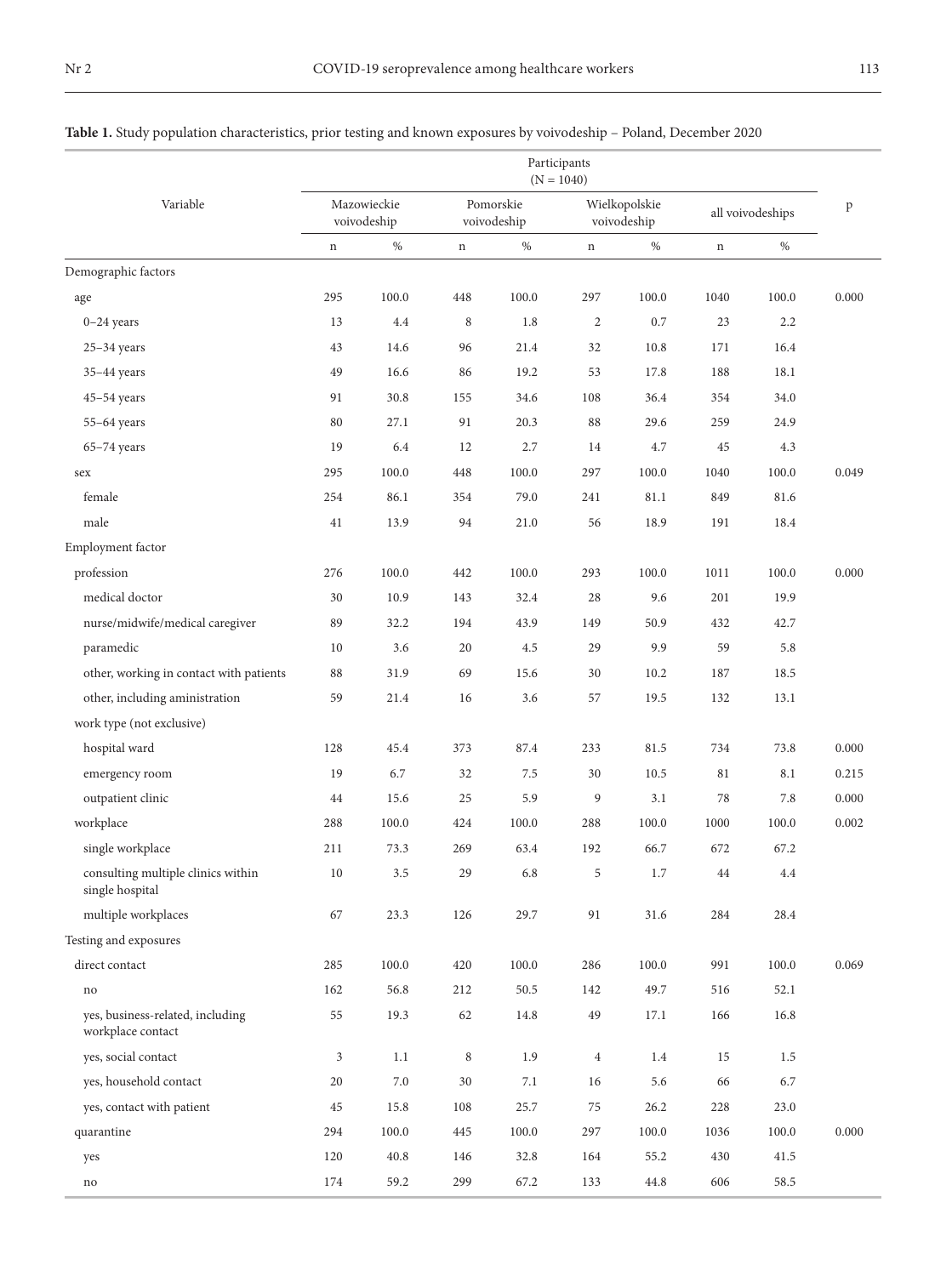|                                                |                |                            |                |                          | Participants<br>$(N = 1040)$ |                              |             |                  |       |
|------------------------------------------------|----------------|----------------------------|----------------|--------------------------|------------------------------|------------------------------|-------------|------------------|-------|
| Variable                                       |                | Mazowieckie<br>voivodeship |                | Pomorskie<br>voivodeship |                              | Wielkopolskie<br>voivodeship |             | all voivodeships | p     |
|                                                | $\mathbf n$    | $\%$                       | $\mathbf n$    | $\%$                     | $\mathbf n$                  | $\%$                         | $\mathbf n$ | $\%$             |       |
| Testing and exposures - cont.                  |                |                            |                |                          |                              |                              |             |                  |       |
| prior COVID test                               | 295            | 100.0                      | 445            | 100.0                    | 296                          | 100.0                        | 1036        | 100.0            | 0.000 |
| not tested                                     | 22             | 7.5                        | 41             | 9.2                      | 54                           | 18.2                         | 117         | 11.3             |       |
| 1 test                                         | 66             | 22.4                       | 119            | 26.7                     | 69                           | 23.3                         | 254         | 24.5             |       |
| $2-5$ tests                                    | 142            | 48.1                       | 237            | 53.3                     | 157                          | 53.0                         | 536         | 51.7             |       |
| $>5$ tests                                     | 65             | 22.0                       | 48             | 10.8                     | 16                           | 5.4                          | 129         | 12.5             |       |
| reason for prior COVID test<br>(not exclusive) |                |                            |                |                          |                              |                              |             |                  |       |
| contact with confirmed case                    | 83             | 30.7                       | 179            | 44.0                     | 103                          | 42.7                         | 365         | 39.8             | 0.001 |
| COVID detected at workplace                    | 133            | 49.8                       | 236            | 58.0                     | 158                          | 65.6                         | 527         | 57.6             | 0.002 |
| intensified symptoms                           | 19             | 7.0                        | 58             | 14.3                     | $\sqrt{2}$                   | 2.9                          | 84          | 9.2              | 0.000 |
| screening tests among employees                | 144            | 53.9                       | 143            | 35.1                     | 63                           | 26.0                         | 350         | 38.2             | 0.000 |
| quarantine                                     | 40             | 14.8                       | 49             | 12.0                     | 63                           | 26.0                         | 152         | 16.5             | 0.000 |
| return from travel abroad                      | $\overline{4}$ | 1.5                        | $\overline{4}$ | 1.0                      | 1                            | 0.4                          | 9           | 1.0              | 0.474 |
| contact with person returning<br>from abroad   | $\mathbf{1}$   | 0.4                        | 3              | 0.7                      | $\mathbf{1}$                 | 0.4                          | 5           | 0.5              | 0.777 |
| own request                                    | 22             | 8.1                        | 26             | 6.4                      | 9                            | 3.7                          | 57          | 6.2              | 0.111 |
| prior test positive                            | 277            | 100.0                      | 404            | 100.0                    | 241                          | 100.0                        | 922         | 100.0            | 0.911 |
| yes                                            | 66             | 23.8                       | 93             | 23.0                     | 59                           | 24.5                         | 218         | 23.6             |       |
| no                                             | 211            | 76.2                       | 311            | 77.0                     | 182                          | 75.5                         | 704         | 76.4             |       |

**Table 1.** Study population characteristics, prior testing and known exposures by voivodeship – Poland, December 2020 – cont.

**Table 2.** Prevalence of anti-SARS-CoV-2 antibodies by demographic, employment characteristics, and reported exposure or potential exposures outside of work – Poland, December 2020

|                    |             | Participants<br>$(N = 1040)$                  |                      |               |       |
|--------------------|-------------|-----------------------------------------------|----------------------|---------------|-------|
| Variable           | $\mathbf n$ | anti-SARS-CoV-2<br>antibodies positive<br>[n] | Prevalence<br>$[\%]$ | 95% CI        | p     |
| Demographic factor |             |                                               |                      |               |       |
| sex                |             |                                               |                      |               | 0.837 |
| female             | 849         | 215                                           | 25.3                 | $22.5 - 28.4$ |       |
| male               | 191         | 47                                            | 24.6                 | $19 - 31.2$   |       |
| age                |             |                                               |                      |               | 0.365 |
| $0-24$ years       | 23          | $\sqrt{2}$                                    | 8.7                  | $2.1 - 29.6$  |       |
| $25-34$ years      | 171         | 40                                            | 23.4                 | $17.6 - 30.3$ |       |
| $35-44$ years      | 188         | 45                                            | 23.9                 | 18.4-30.6     |       |
| $45 - 54$ years    | 354         | 99                                            | 28                   | $23.5 - 32.9$ |       |
| $55-64$ years      | 259         | 66                                            | 25.5                 | $20.5 - 31.2$ |       |
| $65-74$ years      | 45          | 10                                            | 22.2                 | $12.3 - 36.8$ |       |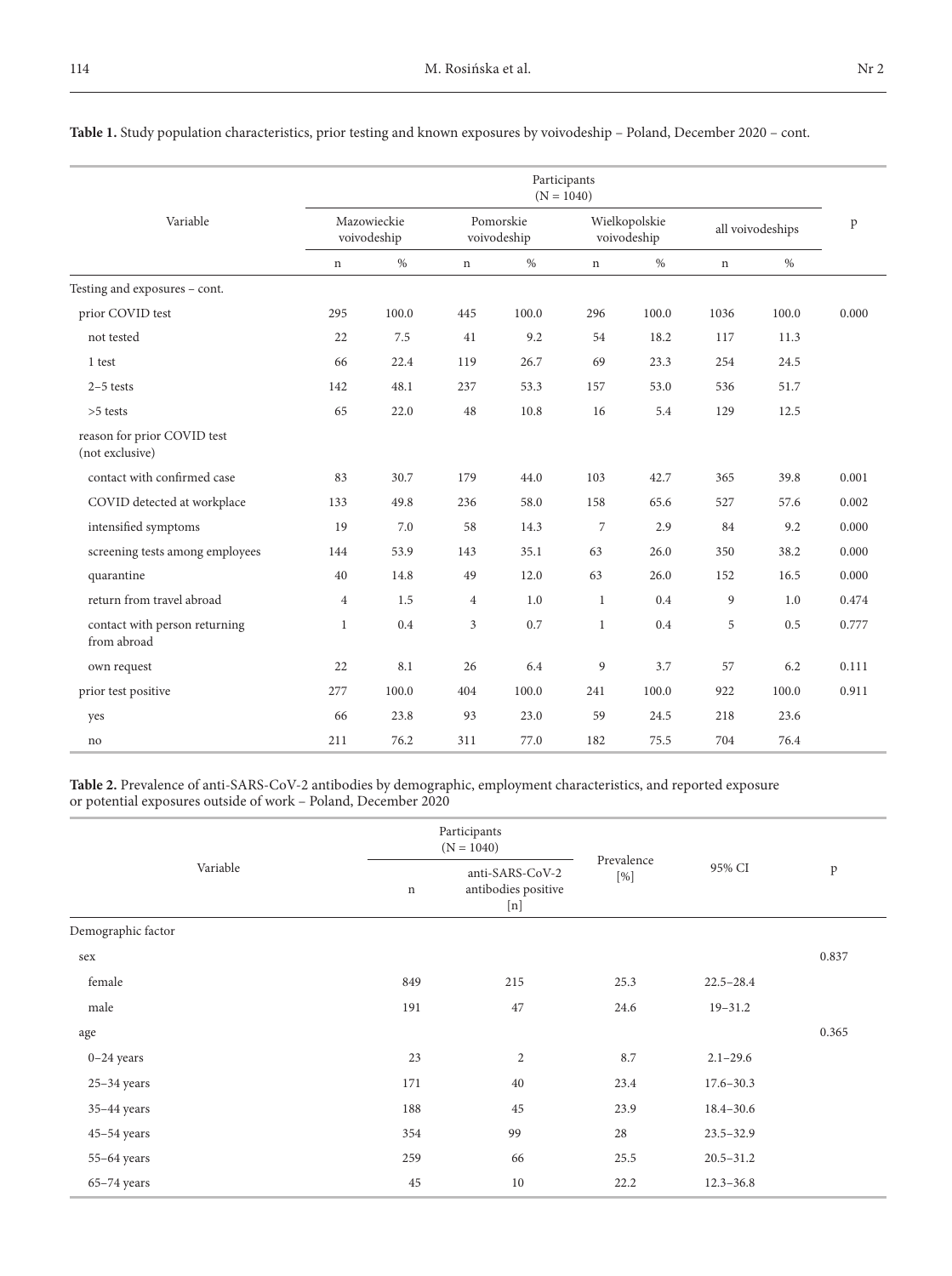**Table 2.** Prevalence of anti-SARS-CoV-2 antibodies by demographic, employment characteristics, and reported exposure or potential exposures outside of work – Poland, December 2020 – cont.

|                                                    |                | Participants<br>$(N = 1040)$                  |                   |               |       |
|----------------------------------------------------|----------------|-----------------------------------------------|-------------------|---------------|-------|
| Variable                                           | $\mathbf n$    | anti-SARS-CoV-2<br>antibodies positive<br>[n] | Prevalence<br>[%] | 95% CI        | p     |
| Employment factor                                  |                |                                               |                   |               |       |
| profession                                         |                |                                               |                   |               | 0.118 |
| medical doctor                                     | 201            | 51                                            | 25.4              | $19.8 - 31.9$ |       |
| nurse, midwife or medical caregiver                | 432            | 126                                           | 29.2              | $25.1 - 33.6$ |       |
| paramedic                                          | 59             | 13                                            | 22                | $13.2 - 34.5$ |       |
| other, working in contact with patients            | 187            | 38                                            | 20.3              | $15.1 - 26.7$ |       |
| other, including administration                    | 132            | 28                                            | 21.2              | $15 - 29.1$   |       |
| work type (not exclusive)                          |                |                                               |                   |               |       |
| hospital ward                                      | 734            | 202                                           | 27.5              | $24.4 - 30.9$ | 0.005 |
| emergency room                                     | 81             | 9                                             | 11.1              | $5.9 - 20.1$  | 0.002 |
| outpatient clinic                                  | 78             | 12                                            | 15.4              | $8.9 - 25.3$  | 0.037 |
| workplace                                          |                |                                               |                   |               | 0.772 |
| single workplace                                   | 672            | 170                                           | 25.3              | $22.1 - 28.7$ |       |
| consulting multiple clinics within single hospital | 44             | 9                                             | 20.5              | $10.9 - 35.1$ |       |
| multiple workplaces                                | 284            | 71                                            | 25                | $20.3 - 30.4$ |       |
| voivodeship                                        |                |                                               |                   |               | 0.031 |
| Mazowieckie                                        | 295            | 59                                            | 20                | $15.8 - 25$   |       |
| Pomorskie                                          | 448            | 128                                           | 28.6              | $24.6 - 32.9$ |       |
| Wielkopolskie                                      | 297            | 75                                            | 25.3              | $20.6 - 30.5$ |       |
| Exposure factor                                    |                |                                               |                   |               |       |
| direct contact with confirmed case                 |                |                                               |                   |               | 0.000 |
| no                                                 | 516            | 92                                            | 17.8              | $14.8 - 21.4$ |       |
| yes, business-related, including workplace contact | 166            | 48                                            | 28.9              | $22.5 - 36.3$ |       |
| yes, social contact                                | 15             | $\overline{4}$                                | 26.7              | $10 - 54.3$   |       |
| yes, household contact                             | 66             | 29                                            | 43.9              | $32.4 - 56.1$ |       |
| yes, conctact with patient                         | 228            | 74                                            | 32.5              | $26.7 - 38.8$ |       |
| public transportation                              |                |                                               |                   |               | 0.602 |
| never/does not use                                 | 685            | 169                                           | 24.7              | $21.6 - 28$   |       |
| less than once a month                             | 100            | 27                                            | 27                | $19.2 - 36.6$ |       |
| 1-2 times/month                                    | 61             | 20                                            | 32.8              | $22.1 - 45.6$ |       |
| 1-3 times/week                                     | 65             | 16                                            | 24.6              | 15.6-36.6     |       |
| daily or almost daily                              | 126            | 28                                            | 22.2              | $15.8 - 30.4$ |       |
| restaurants                                        |                |                                               |                   |               | 0.471 |
| never/does not visit                               | 620            | 163                                           | 26.3              | $23 - 29.9$   |       |
| less than once a month                             | 257            | 61                                            | 23.7              | $18.9 - 29.3$ |       |
| 1-2 times/month                                    | 132            | 27                                            | 20.5              | $14.4 - 28.2$ |       |
| 1-3 times/week                                     | 25             | 8                                             | 32                | $16.6 - 52.6$ |       |
| daily or almost daily                              | $\overline{2}$ | $\boldsymbol{0}$                              | $\boldsymbol{0}$  | $0\mbox{--}0$ |       |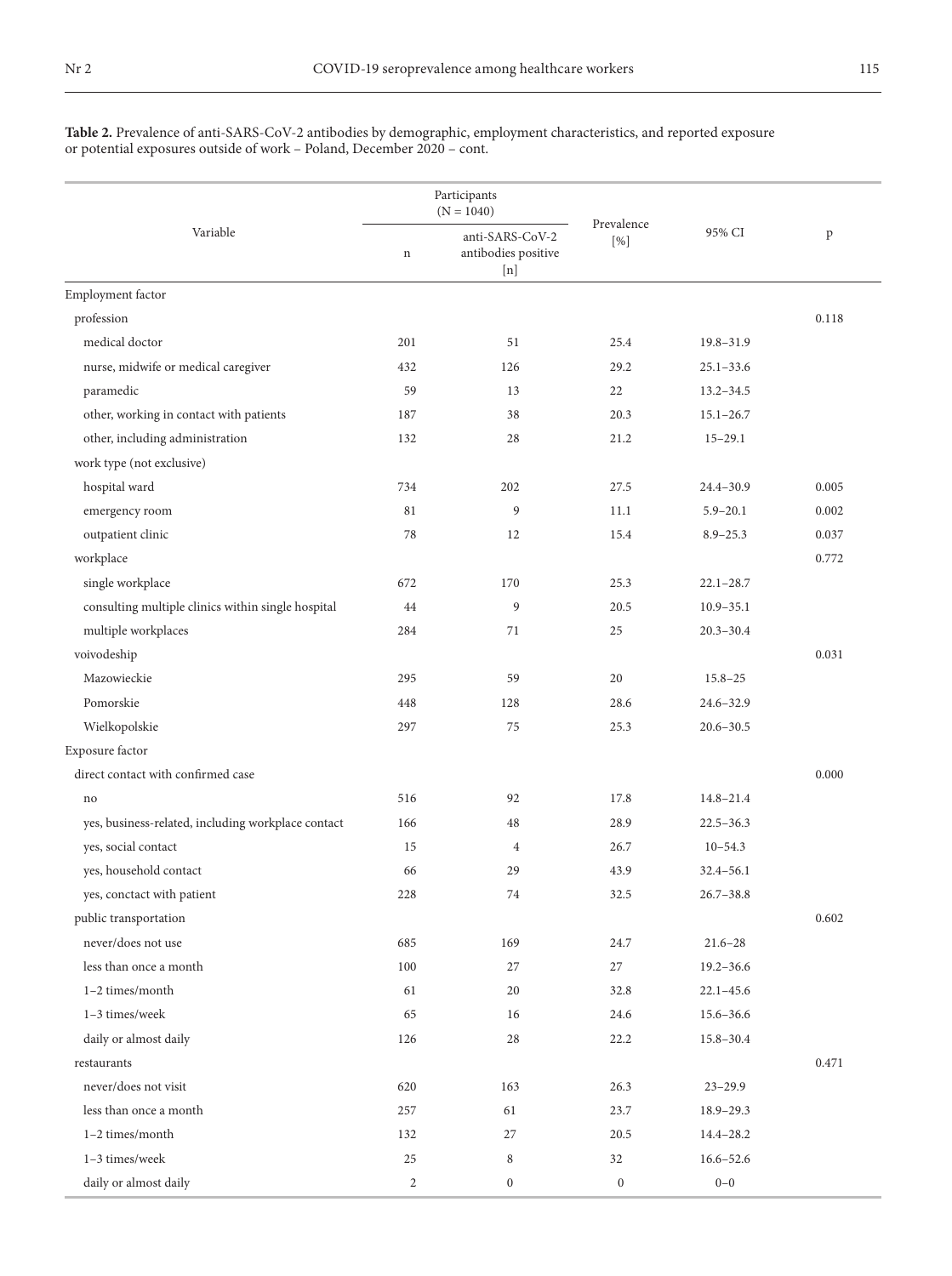#### **Table 2.** Prevalence of anti-SARS-CoV-2 antibodies by demographic, employment characteristics, and reported exposure or potential exposures outside of work – Poland, December 2020 – cont.

|                         |             | Participants<br>$(N = 1040)$                  |                   |               |       |
|-------------------------|-------------|-----------------------------------------------|-------------------|---------------|-------|
| Variable                | $\mathbf n$ | anti-SARS-CoV-2<br>antibodies positive<br>[n] | Prevalence<br>[%] | 95% CI        | p     |
| Exposure factor - cont. |             |                                               |                   |               |       |
| occasional event        |             |                                               |                   |               | 0.043 |
| $\boldsymbol{0}$        | 720         | 193                                           | 26.8              | $23.7 - 30.2$ |       |
| 1                       | 316         | 66                                            | 20.9              | $16.7 - 25.7$ |       |
| travel abroad           |             |                                               |                   |               | 0.92  |
| $\mathbf{0}$            | 885         | 224                                           | 25.3              | $22.5 - 28.3$ |       |
| $\mathbf{1}$            | 133         | 33                                            | 24.8              | $18.2 - 32.9$ |       |
| organized trip          |             |                                               |                   |               | 0.036 |
| $\mathbf{0}$            | 974         | 251                                           | 25.8              | $23.1 - 28.6$ |       |
| $\mathbf{1}$            | 64          | 9                                             | 14.1              | $7.4 - 25$    |       |
| shopping                |             |                                               |                   |               |       |
| online                  |             |                                               |                   |               | 0.776 |
| never/does not use      | 258         | 59                                            | 22.9              | $18.1 - 28.4$ |       |
| less than once a month  | 167         | 46                                            | 27.5              | $21.3 - 34.8$ |       |
| $1-2$ times/month       | 255         | 68                                            | 26.7              | $21.6 - 32.4$ |       |
| 1-3 times/week          | 272         | 65                                            | 23.9              | $19.2 - 29.3$ |       |
| daily or almost daily   | 62          | 15                                            | 24.2              | $15.1 - 36.5$ |       |
| at malls                |             |                                               |                   |               | 0.827 |
| never/does not use      | 144         | 39                                            | 27.1              | $20.4 - 35$   |       |
| less than once a month  | 84          | 19                                            | 22.6              | $14.9 - 32.8$ |       |
| $1-2$ times/month       | 182         | 49                                            | 26.9              | $21 - 33.9$   |       |
| 1-3 times/week          | 440         | 108                                           | 24.5              | $20.7 - 28.8$ |       |
| daily or almost daily   | 168         | 38                                            | 22.6              | $16.9 - 29.6$ |       |
| at local shops          |             |                                               |                   |               | 0.989 |
| never/does not use      | 269         | 69                                            | 25.7              | $20.8 - 31.2$ |       |
| less than once a month  | 82          | 21                                            | 25.6              | $17.3 - 36.2$ |       |
| $1-2$ times/month       | 99          | 24                                            | 24.2              | $16.8 - 33.7$ |       |
| $1-3$ times/week        | 368         | 88                                            | 23.9              | $19.8 - 28.6$ |       |
| daily or almost daily   | 184         | 46                                            | 25                | $19.3 - 31.8$ |       |
| at baazar               |             |                                               |                   |               | 0.965 |
| never/does not use      | 617         | 150                                           | 24.3              | $21.1 - 27.9$ |       |
| less than once a month  | 136         | 36                                            | 26.5              | 19.7-34.6     |       |
| 1-2 times/month         | 104         | 25                                            | 24                | $16.8 - 33.2$ |       |
| 1-3 times/week          | 89          | 20                                            | 22.5              | 14.9-32.4     |       |
| daily or almost daily   | 30          | 8                                             | 26.7              | $13.8 - 45.3$ |       |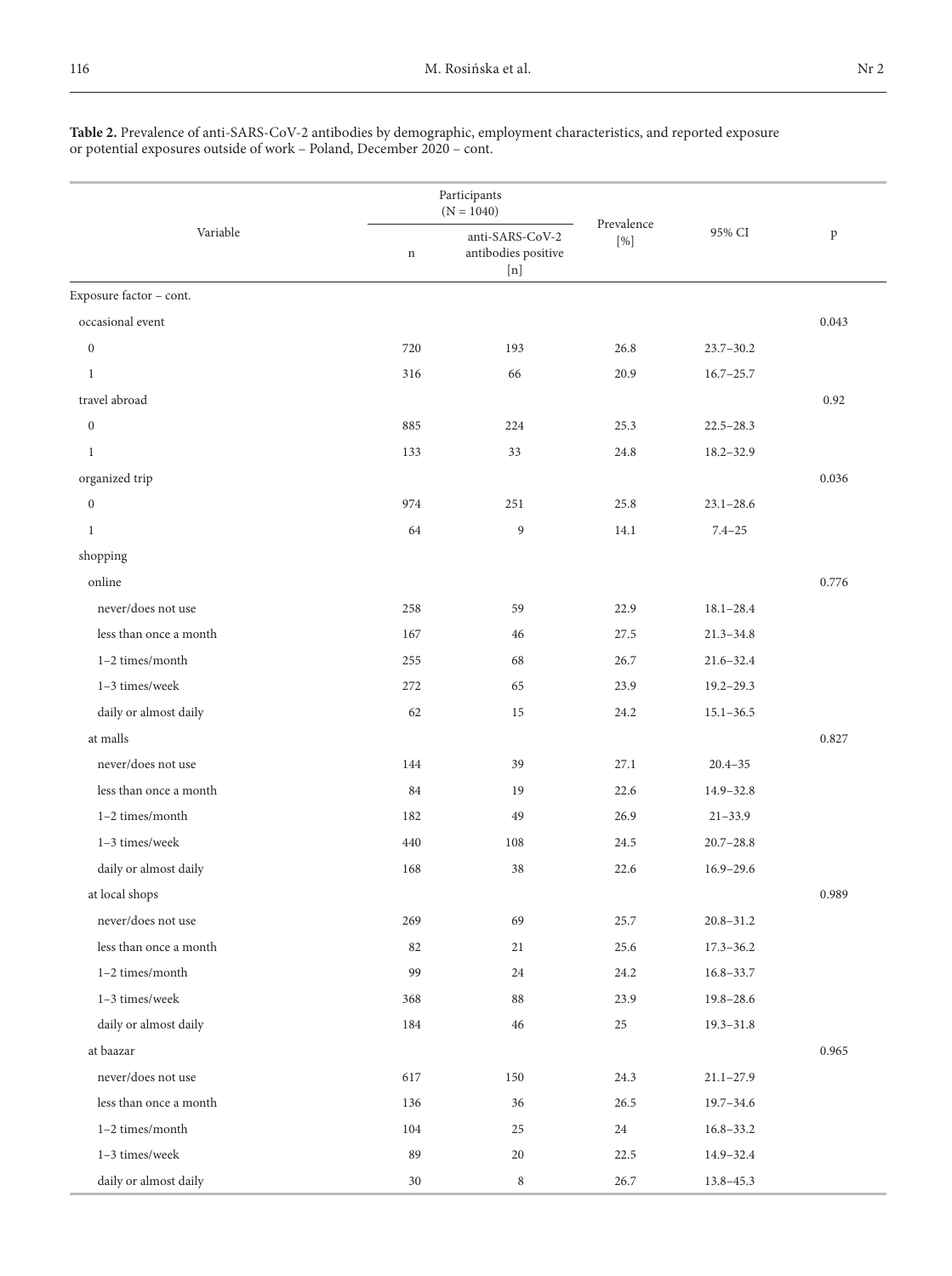#### **Table 3.** Factors associated with anti-SARS-CoV-2 antibodies in multivariable analysis – Poland, December 2020

| Variable                                           | $\rm{AOR}$ | 95% CI        | p > z |
|----------------------------------------------------|------------|---------------|-------|
| Sex                                                |            |               |       |
| female                                             | 1.00       |               |       |
| male                                               | 0.99       | $0.61 - 1.60$ | 0.962 |
| Age                                                |            |               |       |
| $18-34$ years                                      | 1.00       |               |       |
| $35-49$ years                                      | 1.18       | $0.75 - 1.85$ | 0.469 |
| $\geq 50$ years                                    | 1.13       | $0.72 - 1.76$ | 0.600 |
| Voivodeship                                        |            |               |       |
| Mazowieckie                                        | 1.00       |               |       |
| Pomorskie                                          | 1.42       | $0.94 - 2.14$ | 0.098 |
| Wielkopolskie                                      | 1.17       | $0.76 - 1.82$ | 0.470 |
| Profession                                         |            |               |       |
| medical doctor                                     | 1.00       |               |       |
| nurse, midwife or medical caregiver                | 1.14       | $0.71 - 1.83$ | 0.595 |
| paramedic                                          | 0.86       | $0.40 - 1.86$ | 0.707 |
| other, working in contact with patients            | 1.01       | $0.57 - 1.79$ | 0.977 |
| other, including administration                    | 1.17       | $0.62 - 2.20$ | 0.624 |
| Working at hospital ward                           |            |               |       |
| no                                                 | 1.00       |               |       |
| yes                                                | 1.34       | $0.87 - 2.05$ | 0.185 |
| Direct contact with confirmed case                 |            |               |       |
| no                                                 | 1.00       |               |       |
| yes, business-related, including workplace contact | 1.91       | $1.26 - 2.89$ | 0.002 |
| yes, social contact                                | 1.60       | $0.49 - 5.21$ | 0.438 |
| yes, household contact                             | 3.66       | $2.10 - 6.38$ | 0.000 |
| yes, conctact with patient                         | 2.09       | $1.44 - 3.03$ | 0.000 |

AOR – adjusted odds ratio.

Cases with missing values in one more covariates were excluded from the analysis ( $N = 80$ ).

test performed during this study and the capture-recapture estimation based on self-reported prior diagnosis and serology results. The estimated cumulative incidence was 41.2% (95% CI: 38.1–44.2). The proportion of diagnosed infections amounted to 50.8% (95% CI: 44.5–57.2), but was significantly lower among paramedics, 16.7% (95% CI: 3.9–49.6) and higher among medical doctors, 68.1% (95% CI: 53.4–79.9).

Twenty-nine surveyed HCW declared a positive result in previous tests carried out in the second quarter of 2020, before the COVID-19 seroprevalence study. Among 27.6% of these people, ELISA tests showed the presence of anti-SARS-CoV-2 antibodies. Only 6 respondents indicated a positive test result in previous tests from the third quarter, while the presence of antibodies in this group was 33.3%. Finally, 156 employees declared a positive result of previous tests for the SARS-CoV-2 virus performed in the fourth quarter of 2020, serological testing confirmed antibodies in 62.8% of people from this group (Figure 2).

### **DISCUSSION**

A very high estimate of seroprevalence was found among HCW working in hospitals, of whom one in four had a positive result (25.2%, 95% CI: 22.6–27.9). When adjusting for test sensitivity, the cumulative incidence exceeded 40% (41.2%, 95% CI: 38.1–44.2). This estimate corresponds to the period before immunisation became available and only when one significant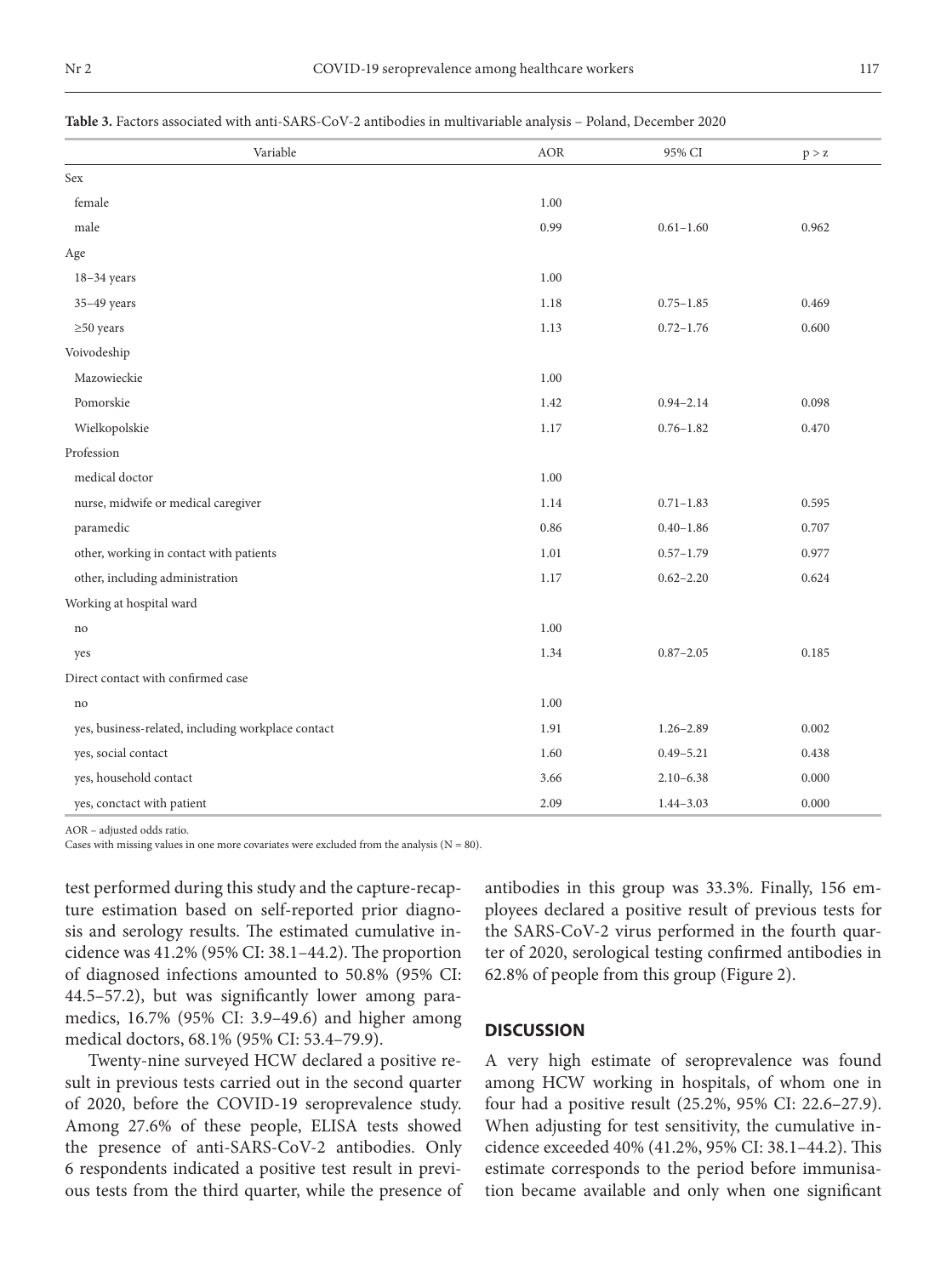| $(tota138.1-44.2)$<br>$43 - 53.6$<br>18.2-46.6<br>$33.4 - 42.6$<br>$29.6 - 44.5$<br>$31.2 - 43.3$<br>39.9-46.6<br>$26.5 - 40.4$<br>$30.1 - 43.9$<br>$19.2 - 43.9$<br>$35.3 - 46.9$<br>$43 - 54.7$<br>$16.4 - 57.3$<br>$32.3 - 46.7$<br>$31 - 48.3$<br>$46.1 - 55.7$<br>$26.4 - 40.1$<br>95% CI<br>prevalence<br>(total 41.2)<br>34.8<br>36.8<br>39.4<br>43.2<br>39.4<br>36.8<br>50.9<br>30.5<br>37.9<br>48.8<br>48.3<br>33.2<br>37.1<br>31.1<br>$[% \begin{matrix} \mathcal{L}_{\mathcal{A}} & \mathcal{L}_{\mathcal{A}} \\ \mathcal{L}_{\mathcal{A}} & \mathcal{L}_{\mathcal{A}} \end{matrix} \big]$<br>33<br>$\overline{41}$<br>total positive<br>$(N = 428)$<br>$\boxed{\text{m}}$<br>96<br>${}^{\circ}$<br>$\,$ 74 $\,$<br>$\rm 74$<br>220<br>$18\,$<br>170<br>145<br>63<br>14<br>367<br>52<br>62<br>63<br>171<br>121<br>0.309<br>0.012<br>0.161<br>0.29<br>p<br>$(total 44.5 - 57.2)$<br>$37 - 67.5$<br>$3.9 - 49.6$<br>$50.8 - 80.8$<br>$38.5 - 59.3$<br>$30.8 - 55.4$<br>$21.2 - 78.8$<br>$42.2 - 56.3$<br>$21.8 - 58.4$<br>$33.5 - 66.5$<br>53.4-79.9<br>$41.8 - 59.9$<br>$41.2 - 67.3$<br>$45.5 - 63.4$<br>$1.9 - 98.1$<br>$29.2 - 53.1$<br>95% CI<br>$42.9 - 72$<br>(tota150.8)<br>diagnosed<br>67.6<br>40.6<br>52.5<br>48.9<br>42.6<br>38.5<br>50.9<br>54.5<br>54.6<br>49.2<br>68.1<br>$16.7\,$<br>$[%] \centering \includegraphics[width=0.47\textwidth]{images/TrDiM1.png} \caption{The 3D (top) and the 4D (bottom) of the 3D (bottom) and the 4D (bottom) of the 3D (bottom) and the 4D (bottom) of the 3D (bottom).} \label{fig:TrDiM1}$<br>58.1<br>50<br>50<br>$50\,$<br>prior diagnosis and<br>positive serology<br>$= 121$<br>$\boxed{\text{m}}$<br>25<br>43<br>26<br>S<br>96<br>25<br>$\overline{10}$<br>32<br>59<br>$\sim$<br>$\overline{30}$<br>65<br>26<br>$\overline{21}$<br>$\Box$<br>$\leq$<br>$(N = 238)$<br>serology<br>positive<br>$\boxed{\Xi}$<br>26<br>116<br>$\mathbf{C}$<br>$40\,$<br>88<br>$\overline{10}$<br>195<br>34<br>$\overline{12}$<br>55<br>119<br>64<br>57<br>43<br>$47\,$<br>$\overline{61}$<br>diagnoses<br>$(N = 218)$<br>prior<br>$\boxed{\text{m}}$<br>$20\,$<br>66<br>59<br>43<br>39<br>84<br>$\overline{ }$<br>112<br>$\epsilon$<br>93<br>4<br>$57\,$<br>$\overline{31}$<br>$\overline{41}$<br>181<br>51<br>other, including administration<br>other, working in contact with<br>nurse/midwife/medical<br>Variable<br>medical doctor<br>Wielkopolskie<br>Mazowieckie<br>$25-34$ years<br>$35-44$ years<br>45-54 years<br>$65 - 74$ years<br>55-64 years<br>Pomorskie<br>paramedic<br>$0-24$ years<br>Voivodeship<br>caregiver<br>Profession<br>patients<br>female<br>male<br>Age<br>Sex |  | Participants with either prior diagnosis of SARS-CoV-2 infection or positive serology<br>$(N = 335)$ |  |  | Capture-recapture estimated |  |
|--------------------------------------------------------------------------------------------------------------------------------------------------------------------------------------------------------------------------------------------------------------------------------------------------------------------------------------------------------------------------------------------------------------------------------------------------------------------------------------------------------------------------------------------------------------------------------------------------------------------------------------------------------------------------------------------------------------------------------------------------------------------------------------------------------------------------------------------------------------------------------------------------------------------------------------------------------------------------------------------------------------------------------------------------------------------------------------------------------------------------------------------------------------------------------------------------------------------------------------------------------------------------------------------------------------------------------------------------------------------------------------------------------------------------------------------------------------------------------------------------------------------------------------------------------------------------------------------------------------------------------------------------------------------------------------------------------------------------------------------------------------------------------------------------------------------------------------------------------------------------------------------------------------------------------------------------------------------------------------------------------------------------------------------------------------------------------------------------------------------------------------------------------------------------------------------------------------------------------------------------------------------------------------------------------------------------------------------------------------------------------------------------------------------------------------------------------------------------------------------------------------------------------------------------------------------------------------------------------------------------------------------|--|------------------------------------------------------------------------------------------------------|--|--|-----------------------------|--|
|                                                                                                                                                                                                                                                                                                                                                                                                                                                                                                                                                                                                                                                                                                                                                                                                                                                                                                                                                                                                                                                                                                                                                                                                                                                                                                                                                                                                                                                                                                                                                                                                                                                                                                                                                                                                                                                                                                                                                                                                                                                                                                                                                                                                                                                                                                                                                                                                                                                                                                                                                                                                                                            |  |                                                                                                      |  |  |                             |  |
|                                                                                                                                                                                                                                                                                                                                                                                                                                                                                                                                                                                                                                                                                                                                                                                                                                                                                                                                                                                                                                                                                                                                                                                                                                                                                                                                                                                                                                                                                                                                                                                                                                                                                                                                                                                                                                                                                                                                                                                                                                                                                                                                                                                                                                                                                                                                                                                                                                                                                                                                                                                                                                            |  |                                                                                                      |  |  |                             |  |
|                                                                                                                                                                                                                                                                                                                                                                                                                                                                                                                                                                                                                                                                                                                                                                                                                                                                                                                                                                                                                                                                                                                                                                                                                                                                                                                                                                                                                                                                                                                                                                                                                                                                                                                                                                                                                                                                                                                                                                                                                                                                                                                                                                                                                                                                                                                                                                                                                                                                                                                                                                                                                                            |  |                                                                                                      |  |  |                             |  |
|                                                                                                                                                                                                                                                                                                                                                                                                                                                                                                                                                                                                                                                                                                                                                                                                                                                                                                                                                                                                                                                                                                                                                                                                                                                                                                                                                                                                                                                                                                                                                                                                                                                                                                                                                                                                                                                                                                                                                                                                                                                                                                                                                                                                                                                                                                                                                                                                                                                                                                                                                                                                                                            |  |                                                                                                      |  |  |                             |  |
|                                                                                                                                                                                                                                                                                                                                                                                                                                                                                                                                                                                                                                                                                                                                                                                                                                                                                                                                                                                                                                                                                                                                                                                                                                                                                                                                                                                                                                                                                                                                                                                                                                                                                                                                                                                                                                                                                                                                                                                                                                                                                                                                                                                                                                                                                                                                                                                                                                                                                                                                                                                                                                            |  |                                                                                                      |  |  |                             |  |
|                                                                                                                                                                                                                                                                                                                                                                                                                                                                                                                                                                                                                                                                                                                                                                                                                                                                                                                                                                                                                                                                                                                                                                                                                                                                                                                                                                                                                                                                                                                                                                                                                                                                                                                                                                                                                                                                                                                                                                                                                                                                                                                                                                                                                                                                                                                                                                                                                                                                                                                                                                                                                                            |  |                                                                                                      |  |  |                             |  |
|                                                                                                                                                                                                                                                                                                                                                                                                                                                                                                                                                                                                                                                                                                                                                                                                                                                                                                                                                                                                                                                                                                                                                                                                                                                                                                                                                                                                                                                                                                                                                                                                                                                                                                                                                                                                                                                                                                                                                                                                                                                                                                                                                                                                                                                                                                                                                                                                                                                                                                                                                                                                                                            |  |                                                                                                      |  |  |                             |  |
|                                                                                                                                                                                                                                                                                                                                                                                                                                                                                                                                                                                                                                                                                                                                                                                                                                                                                                                                                                                                                                                                                                                                                                                                                                                                                                                                                                                                                                                                                                                                                                                                                                                                                                                                                                                                                                                                                                                                                                                                                                                                                                                                                                                                                                                                                                                                                                                                                                                                                                                                                                                                                                            |  |                                                                                                      |  |  |                             |  |
|                                                                                                                                                                                                                                                                                                                                                                                                                                                                                                                                                                                                                                                                                                                                                                                                                                                                                                                                                                                                                                                                                                                                                                                                                                                                                                                                                                                                                                                                                                                                                                                                                                                                                                                                                                                                                                                                                                                                                                                                                                                                                                                                                                                                                                                                                                                                                                                                                                                                                                                                                                                                                                            |  |                                                                                                      |  |  |                             |  |
|                                                                                                                                                                                                                                                                                                                                                                                                                                                                                                                                                                                                                                                                                                                                                                                                                                                                                                                                                                                                                                                                                                                                                                                                                                                                                                                                                                                                                                                                                                                                                                                                                                                                                                                                                                                                                                                                                                                                                                                                                                                                                                                                                                                                                                                                                                                                                                                                                                                                                                                                                                                                                                            |  |                                                                                                      |  |  |                             |  |
|                                                                                                                                                                                                                                                                                                                                                                                                                                                                                                                                                                                                                                                                                                                                                                                                                                                                                                                                                                                                                                                                                                                                                                                                                                                                                                                                                                                                                                                                                                                                                                                                                                                                                                                                                                                                                                                                                                                                                                                                                                                                                                                                                                                                                                                                                                                                                                                                                                                                                                                                                                                                                                            |  |                                                                                                      |  |  |                             |  |
|                                                                                                                                                                                                                                                                                                                                                                                                                                                                                                                                                                                                                                                                                                                                                                                                                                                                                                                                                                                                                                                                                                                                                                                                                                                                                                                                                                                                                                                                                                                                                                                                                                                                                                                                                                                                                                                                                                                                                                                                                                                                                                                                                                                                                                                                                                                                                                                                                                                                                                                                                                                                                                            |  |                                                                                                      |  |  |                             |  |
|                                                                                                                                                                                                                                                                                                                                                                                                                                                                                                                                                                                                                                                                                                                                                                                                                                                                                                                                                                                                                                                                                                                                                                                                                                                                                                                                                                                                                                                                                                                                                                                                                                                                                                                                                                                                                                                                                                                                                                                                                                                                                                                                                                                                                                                                                                                                                                                                                                                                                                                                                                                                                                            |  |                                                                                                      |  |  |                             |  |
|                                                                                                                                                                                                                                                                                                                                                                                                                                                                                                                                                                                                                                                                                                                                                                                                                                                                                                                                                                                                                                                                                                                                                                                                                                                                                                                                                                                                                                                                                                                                                                                                                                                                                                                                                                                                                                                                                                                                                                                                                                                                                                                                                                                                                                                                                                                                                                                                                                                                                                                                                                                                                                            |  |                                                                                                      |  |  |                             |  |
|                                                                                                                                                                                                                                                                                                                                                                                                                                                                                                                                                                                                                                                                                                                                                                                                                                                                                                                                                                                                                                                                                                                                                                                                                                                                                                                                                                                                                                                                                                                                                                                                                                                                                                                                                                                                                                                                                                                                                                                                                                                                                                                                                                                                                                                                                                                                                                                                                                                                                                                                                                                                                                            |  |                                                                                                      |  |  |                             |  |
|                                                                                                                                                                                                                                                                                                                                                                                                                                                                                                                                                                                                                                                                                                                                                                                                                                                                                                                                                                                                                                                                                                                                                                                                                                                                                                                                                                                                                                                                                                                                                                                                                                                                                                                                                                                                                                                                                                                                                                                                                                                                                                                                                                                                                                                                                                                                                                                                                                                                                                                                                                                                                                            |  |                                                                                                      |  |  |                             |  |
|                                                                                                                                                                                                                                                                                                                                                                                                                                                                                                                                                                                                                                                                                                                                                                                                                                                                                                                                                                                                                                                                                                                                                                                                                                                                                                                                                                                                                                                                                                                                                                                                                                                                                                                                                                                                                                                                                                                                                                                                                                                                                                                                                                                                                                                                                                                                                                                                                                                                                                                                                                                                                                            |  |                                                                                                      |  |  |                             |  |
|                                                                                                                                                                                                                                                                                                                                                                                                                                                                                                                                                                                                                                                                                                                                                                                                                                                                                                                                                                                                                                                                                                                                                                                                                                                                                                                                                                                                                                                                                                                                                                                                                                                                                                                                                                                                                                                                                                                                                                                                                                                                                                                                                                                                                                                                                                                                                                                                                                                                                                                                                                                                                                            |  |                                                                                                      |  |  |                             |  |
|                                                                                                                                                                                                                                                                                                                                                                                                                                                                                                                                                                                                                                                                                                                                                                                                                                                                                                                                                                                                                                                                                                                                                                                                                                                                                                                                                                                                                                                                                                                                                                                                                                                                                                                                                                                                                                                                                                                                                                                                                                                                                                                                                                                                                                                                                                                                                                                                                                                                                                                                                                                                                                            |  |                                                                                                      |  |  |                             |  |
|                                                                                                                                                                                                                                                                                                                                                                                                                                                                                                                                                                                                                                                                                                                                                                                                                                                                                                                                                                                                                                                                                                                                                                                                                                                                                                                                                                                                                                                                                                                                                                                                                                                                                                                                                                                                                                                                                                                                                                                                                                                                                                                                                                                                                                                                                                                                                                                                                                                                                                                                                                                                                                            |  |                                                                                                      |  |  |                             |  |
|                                                                                                                                                                                                                                                                                                                                                                                                                                                                                                                                                                                                                                                                                                                                                                                                                                                                                                                                                                                                                                                                                                                                                                                                                                                                                                                                                                                                                                                                                                                                                                                                                                                                                                                                                                                                                                                                                                                                                                                                                                                                                                                                                                                                                                                                                                                                                                                                                                                                                                                                                                                                                                            |  |                                                                                                      |  |  |                             |  |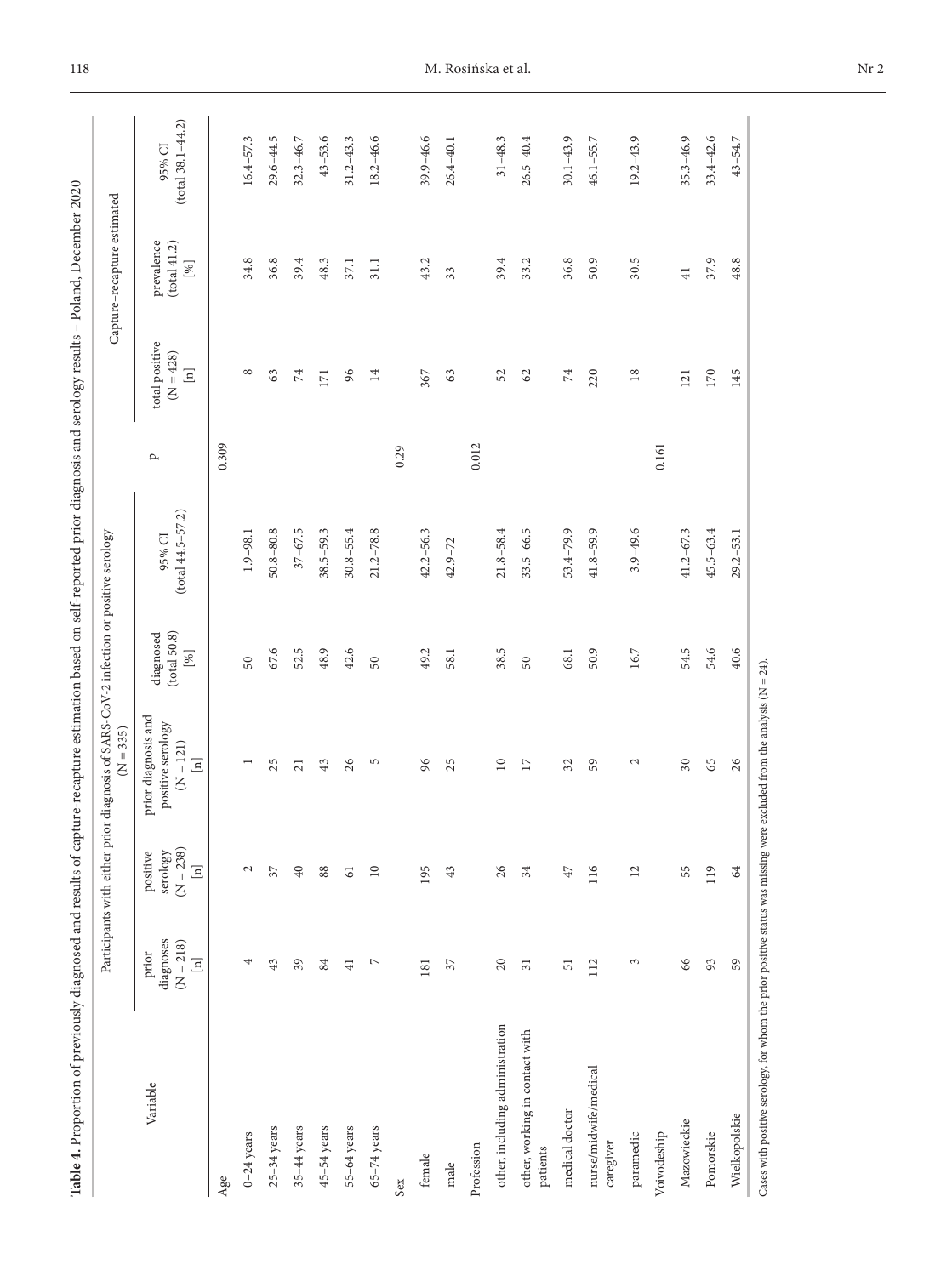

Cases with missing information about symptoms were excluded from the analysis  $(N = 11$ , including 4 cases with positive result).

**Figure 1.** a) Positive results among participants reporting symptoms  $(N = 1029)$  and b) cases reporting symptoms among cases with positive result  $(N = 258)$  – Poland, December 2020

epidemic wave had been observed. The estimate did not differ by the type of work done and was only associated with known contact with a confirmed case. The proportion diagnosed was 50.8% (95% CI: 44.5–57.2) overall but was significantly lower among paramedics (16.7%) and administration and support staff (38.5%) and higher among medical doctors (68.1%).

The seroprevalence in comparison to other countries is high but similar to the levels achieved in some countries in various time periods before the introduction of vaccination campaigns [6,10,21]. Although the pooled seroprevalence in systematic reviews was significantly lower than in this study, the results were very heterogeneous across studies and countries [5]. A large national level cross-sectional serosurvey among HCW in the UK revealed regional variation of seroprevalence: from 23.9% in London to 8.8% in the South West UK (overall 16.3%) [22]. Therefore, the results of this study, although they indicate high prevalence in all 3 studied regions, are not necessarily generalizable for all HCW in Poland.



Cases reporting prior positive result, but with date of diagnosis missing were excluded from the analysis  $(N = 25)$ .

**Figure 2.** Self-reported infections by quarter and corresponding positive serology results  $(N = 193)$  – Poland, December 2020

Contrary to other studies the authors found no major differences in seroprevalence among different categories of HCW working in contact with patients in comparison to other staff, with no contact with patients. The prevalence was higher among HCW working in the inpatient hospital wards than working in the emergency room or clinic, which can be explained by outbreaks occurring in hospital wards, and/or mixed exposure to infection, both in the workplace and in the community. This is supported by the results of multivariable analysis, in which the fact of working at the hospital ward, after adjusting for the reported contact with confirmed case, was no longer significantly associated with increased prevalence.

In each of the 3 regions covered by the current study, outbreaks of COVID-19 were reported in hospital wards, affecting patients and staff despite strict control measures including routine HCWs screening and pre-admission screening of patients. The first outbreaks of infections in Polish non-COVID-19 hospitals were reported as early as April 2020, including in the Wielkopolskie voivodeship, however, scientific publications describing hospital outbreaks are scarce [23]. Almost twothirds of respondents with positive results were able to indicate prior contact with an infected case. The majority of the contacts were work-related (121/153; 79% of all contacts) and included contact with an infected patient (60%) or with an infected member of the staff during work or breaks (40%). Among staff with no contact with patients who had positive results, 30% indicated contact with an infected case in the workplace. This may point to spread of infections among hospital staff. Similar conclusions were drawn in a study from Boston [24], that found that seropositivity correlates with behaviour practices observed during breaks and in the break room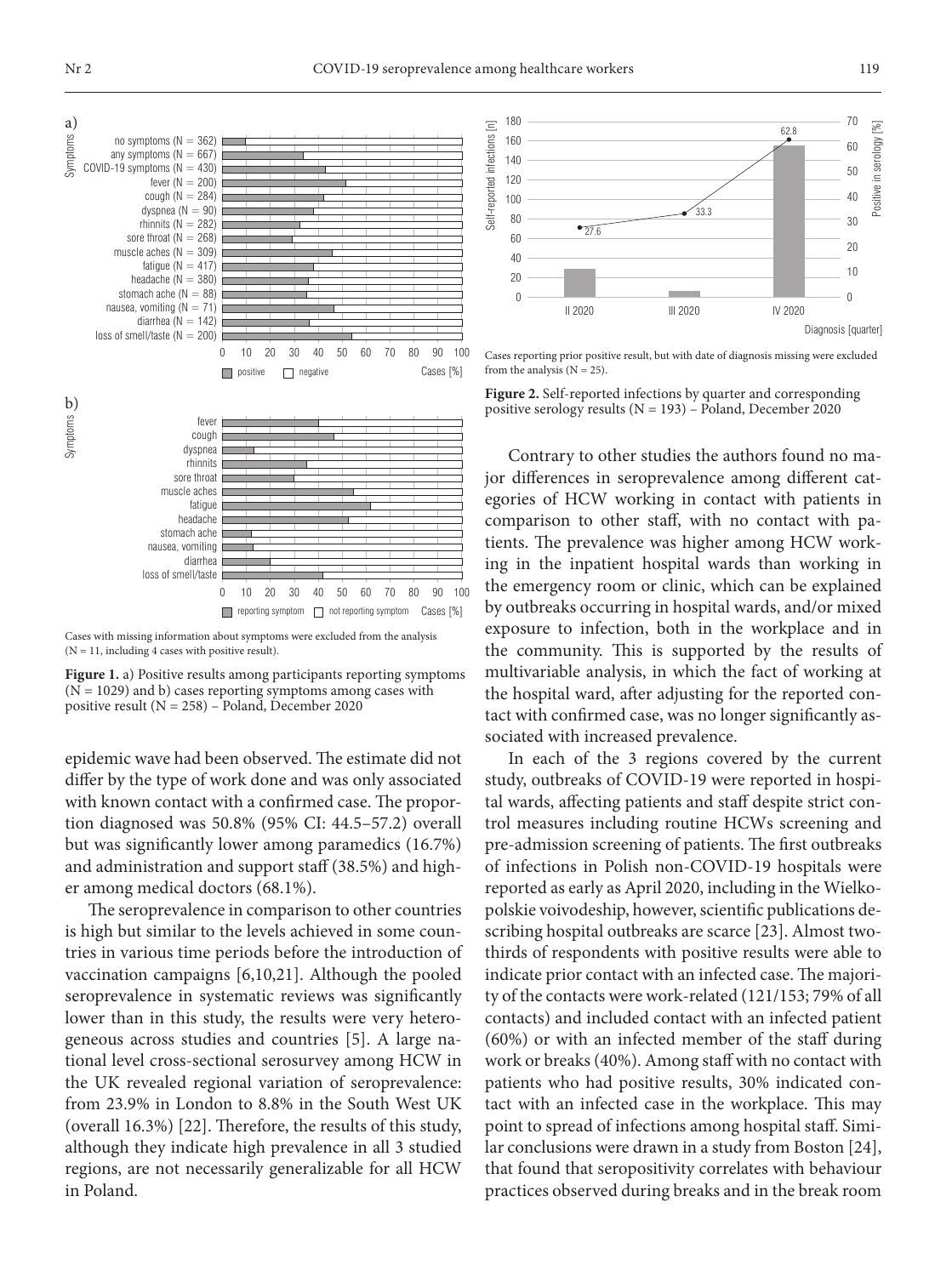rather than with work activities. The majority of infections being acquired either from private contacts or semi-private contacts at work was also reported in a German study [25].

The authors note that half of infections were diagnosed, which is high in comparison to the proportion estimated for the total population [26]. At the same time, HCW were the priority group for testing, even if implementation of routine screening of asymptomatic HCW was not mandated and left to local hospital decision. Conversely, the tests should be performed among HCW in case of symptoms, even if the symptoms were mild. In this study approx. 40% of participants reported having had one of the typical COVID-19 symptoms (fever, cough, shortness of breath, loss of smell/taste), but only 9.1% of all those tested before this study were tested because of symptoms and most of the tests were performed either as screening or in the event of outbreaks at the workplace or, specifically, after contact with a confirmed case. Such a large disproportion between the percentage of HCW with symptoms typical of COVID-19 and the percentage of those screened due to symptoms may result from the initially accepted indications for testing only in the case of dyspnea, temperature >38°C or cough and no indications for testing in case of mild symptoms of infection. This gap should be filled with regularly repeated workplace tests, but in most hospitals, tests were performed infrequently as 25% of HCW included in the study had been tested only once, and 11% not at all.

It should be noted that even if the rate of diagnosis was not as low as in general in Poland, as many as 20% of HCW (half of the estimated 40% cumulative incidence) could have at some point attended work while infectious. Thus, the potential for healthcare associated outbreaks originating from infected HCW was high. This only underlines the importance of prioritizing immunization of HCW, also for the benefit of the patients, and the need for strict adherence of HCW to personal protection measures, especially masks.

The antibodies last at least 6 months so it is expected that the seroprevalence results reflect the incidence among HCW during the fall 2020 wave of the epidemic in Poland, which is further supported by the finding of this study indicating low seroprevalence among respondents who were infected in spring 2020. The number of cases in Poland prior to September 2020 was low. In addition, seroprevalence among HCW in one hospital in Poland before the fall of 2020 was very low, not exceeding 1% [27], and in 2 others was 1.2% and 10% [28]. However, due to local outbreaks in hospitals occurring earlier that year [18], some hospitals could have been more affected than others before the fall 2020 wave. This explains the substantial difference in the results of this study between the seroprevalence (25.2%) and estimated cumulative incidence (41.2%).

Detection levels of cases who reported prior infections >3 months before this study were low. This draws attention to the potentially poor performance of rapid antibody tests in a real-world situation with lowered antibody levels. Antibody levels were shown to moderately decrease >6–8 months after infection, with faster decay of anti-nucleocapsid IgG, especially in younger adults and those without symptoms [29]. Although many studies show high diagnostic accuracy of the rapid immunochromatographic tests compared to ELI-SA or ECLIA tests, comparison tests are usually performed during the phase of high IgG antibody titers, i.e., in the 3–4 weeks after infection. Few publications describe the sensitivity of rapid tests months after infection, and thus it is possible that test sensitivity is significantly reduced the more time elapses after infection [30].

#### **Limitations**

The study had several limitations. Firstly, the authors relied on a convenience sample of healthcare workers, including only hospital-based workers, in selected hospitals. The conclusions can therefore only relate to HCW working in hospitals and should be interpreted with caution, as the selected hospitals may systematically differ from other hospitals in Poland. The authors purposefully selected hospitals and even though all HCW workers in the hospital were invited only a fraction were in fact tested. However, hospitals in 3 different regions of Poland were chosen and the differences among the regions were insignificant in multivariate analysis. Also, no differences were noted by the type of work done, so even if some professions were less likely to participate it should not affect the overall estimate.

Moreover, the study's population at risk is effectively defined by current employment in one of the hospitals included in the study. To estimate cumulative incidence it was assumed that the current employment corresponds to employment over the whole pandemic period. In truth there were some changes in employment, but rather modest, ranging 5–22% depending on the hospital.

Furthermore, the authors used a testing algorithm using a rapid screening test as the first step of the study.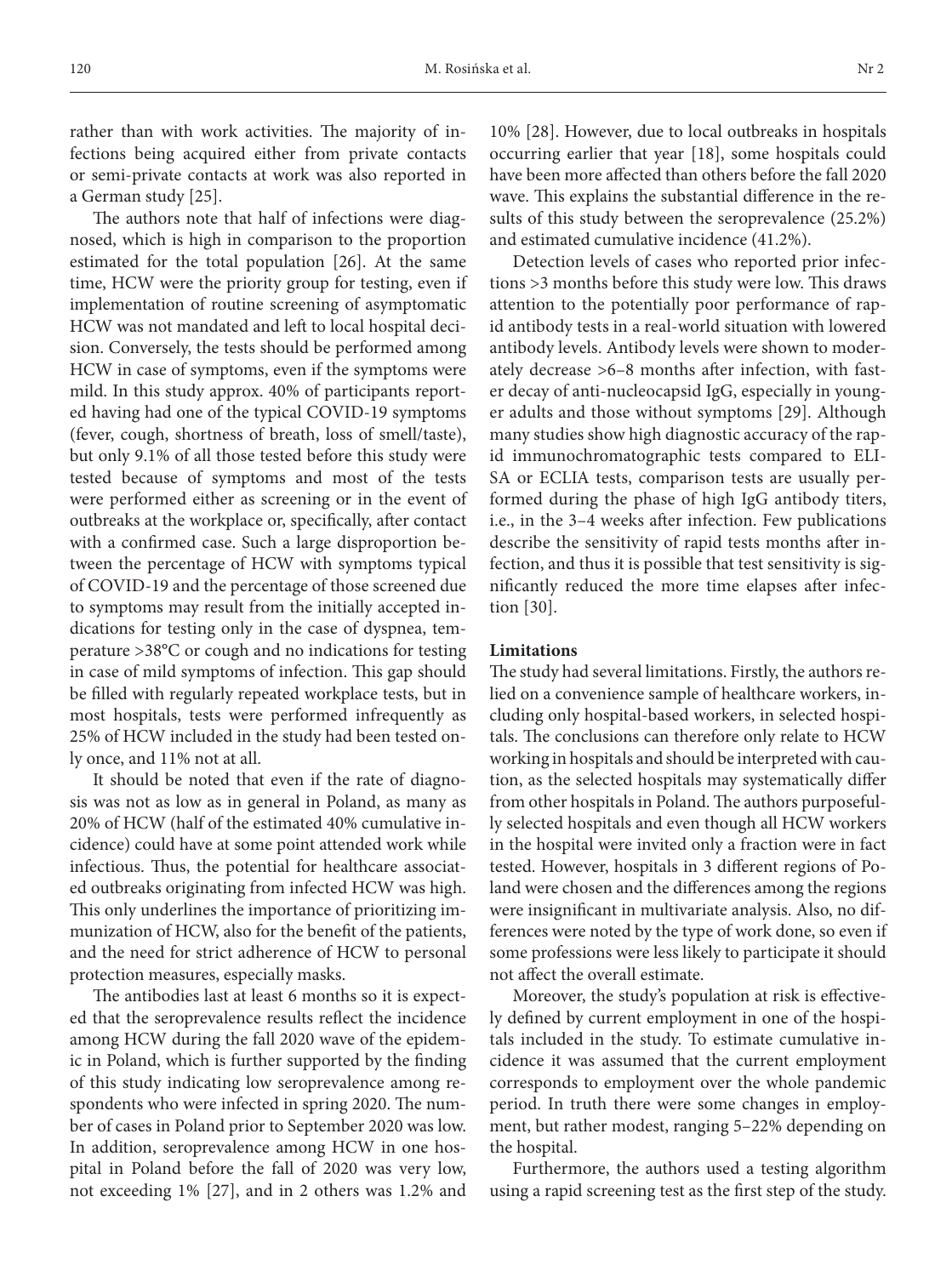This could have misclassified the true cases. To account for this, the authors provided in addition an adjusted estimate, which incorporates information on the past positive tests. However, the authors acknowledge that the capture-recapture method, which was used to estimate the number of individuals who had been previously infected with SARS-CoV-2, tends to overestimate the true number in case the data sources are not independent. Whether or not the sensitivity of the seroprevalence assay and prior diagnosis are fully independent, cannot be inferred from the data and remains an assumption. In addition, this method does not allow to account for reinfections, which in turn would cause the estimate of cumulative incidence to be biased downwards. The authors note, though that as the major epidemic wave in Poland occurred only in the fall 2020 and the reinfections usually occur after several months from initial infection, it is not expected that many would have occurred by December 2020, when the study was performed.

### **CONCLUSIONS**

In the period before the vaccinations against COVID-19 HCW in non-COVID hospitals were particularly exposed to infection. The prevalence of anti-SARS-CoV-2 antibodies did not differ significantly among different categories of HCWs and was only associated with work in the inpatient hospital wards and known contact with a confirmed case. The authors also observed that the seroprevalence was lower among HCW who recovered from COVID after several months of infection. This may indicate immunity wanning that can leave the HCW unprotected. Protection of the HCWs is necessary not only for their own health but also to avoid hospital outbreaks and ensure continuity of the health services. It is also crucial to monitor HCW for possible immunity waning both after infection and after vaccination in order to implement early enough the necessary measures, such as a booster vaccine dose.

### **ACKNOWLEDGEMENTS**

The authors would like to acknowledge the teams in the hospitals who performed rapid testing and assisted in data curation and sample collections. ELISA tests were performed in ALAB laboratories. Internal validation of rapid testing assays were possible thanks to prof. Waldemar Rastawicki, National Institute of Public Health NIH – National Research Institute.

### **REFERENCES**

- 1. Wilder-Smith A, Low JGH. Risk of respiratory infections in health care workers: lessons on infection control emerge from the SARS outbreak. Southeast Asian J Trop Med Public Health. 2005;36(2):481–8.
- 2. Paphitis K, Achonu C, Callery S, Gubbay J, Katz K, Muller M, et al. Beyond flu: Trends in respiratory infection outbreaks in Ontario healthcare settings from 2007 to 2017, and implications for non-influenza outbreak management. Can Commun Dis Rep. 2021;47(56):269–75. [https://doi.org/10.14745/ccdr.v47i56a04.](https://doi.org/10.14745/ccdr.v47i56a04)
- 3. Koh D, Goh HP. Occupational health responses to COVID‐19: What lessons can we learn from SARS? J Occup Health [Internet]. 2020 Jan [cited 2021 Jul 4];62(1). Available from: [https://onlinelibrary.wiley.com/doi/10.](https://onlinelibrary.wiley.com/doi/10.1002/1348-9585.12128) [1002/1348-9585.12128](https://onlinelibrary.wiley.com/doi/10.1002/1348-9585.12128).
- 4. Nguyen LH, Drew DA, Graham MS, Joshi AD, Guo C-G, Ma W, et al. Risk of COVID-19 among front-line healthcare workers and the general community: a prospective cohort study. Lancet Public Health. 2020;5(9):e475–83. [https://doi.org/10.1016/S2468-2667\(20\)30164-X.](https://doi.org/10.1016/S2468-2667(20)30164-X)
- 5. Galanis P, Vraka I, Fragkou D, Bilali A, Kaitelidou D. Seroprevalence of SARS-CoV-2 antibodies and associated factors in healthcare workers: a systematic review and meta-analysis. J Hosp Infect. 2021;108:120–34. [https://](https://doi.org/10.1016/j.jhin.2020.11.008) [doi.org/10.1016/j.jhin.2020.11.008](https://doi.org/10.1016/j.jhin.2020.11.008).
- 6. Iversen K, Bundgaard H, Hasselbalch RB, Kristensen JH, Nielsen PB, Pries-Heje M, et al. Risk of COVID-19 in health-care workers in Denmark: an observational cohort study. Lancet Infect Dis. 2020;20(12):1401–8. [https://doi.](https://doi.org/10.1016/S1473-3099(20)30589-2) [org/10.1016/S1473-3099\(20\)30589-2.](https://doi.org/10.1016/S1473-3099(20)30589-2)
- 7. Rudberg A-S, Havervall S, Månberg A, Jernbom Falk A, Aguilera K, Ng H, et al. SARS-CoV-2 exposure, symptoms and seroprevalence in healthcare workers in Sweden. Nat Commun. 2020;11(1):5064. [https://doi.org/10.1038/](https://doi.org/10.1038/s41467-020-18848-0) [s41467-020-18848-0.](https://doi.org/10.1038/s41467-020-18848-0)
- 8. Kayı İ, Madran B, Keske Ş, Karanfil Ö, Arribas JR, Psheniсhnaya N, et al. The seroprevalence of SARS-CoV-2 antibodies among health care workers before the era of vaccination: a systematic review and meta-analysis. Clin Microbiol Infect. 2021;S1198743X21002846. [https://doi.](https://doi.org/10.1016/j.cmi.2021.05.036) [org/10.1016/j.cmi.2021.05.036](https://doi.org/10.1016/j.cmi.2021.05.036).
- 9. Allen N, Ni Riain U, Conlon N, Ferenczi A, Carrion Martin AI, Domegan L, et al. Prevalence of Antibodies to SARS-CoV-2 in Irish Hospital Healthcare Workers. Epidemiol Infect. 2021;1–33. [https://doi.org/10.1017/S0950](https://doi.org/10.1017/S0950268821000984) [268821000984.](https://doi.org/10.1017/S0950268821000984)
- 10. Grant JJ, Wilmore SMS, McCann NS, Donnelly O, Lai RWL, Kinsella MJ, et al. Seroprevalence of SARS-CoV-2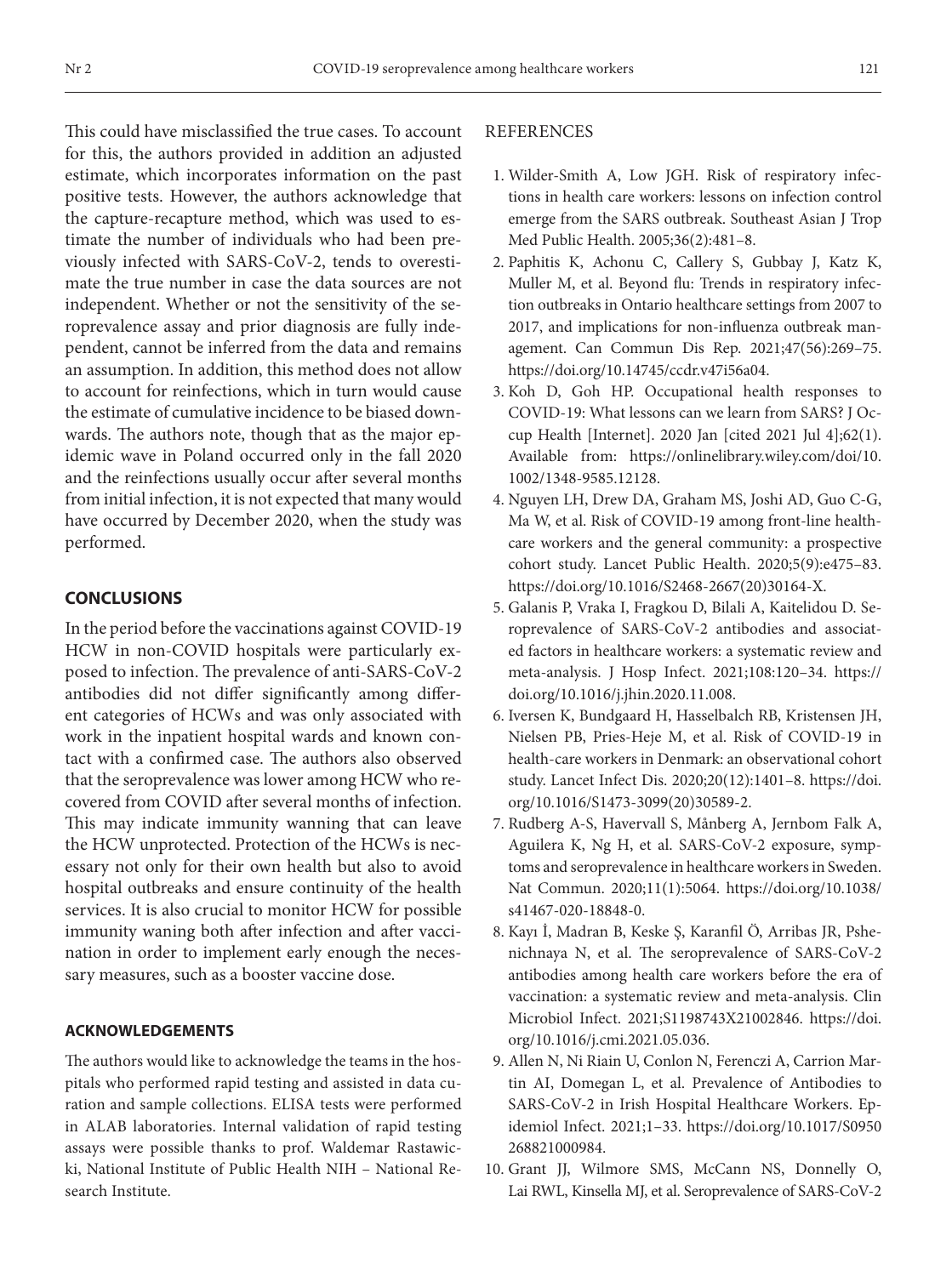antibodies in healthcare workers at a London NHS Trust. Infect Control Hosp Epidemiol. 2021;42(2):212–4. [https://](https://doi.org/10.1017/ice.2020.402) [doi.org/10.1017/ice.2020.402](https://doi.org/10.1017/ice.2020.402).

- 11. Iruretagoyena M, Vial MR, Spencer-Sandino M, Gaete P, Peters A, Delgado I, et al. Longitudinal assessment of SARS-CoV-2 IgG seroconversionamong front-line healthcare workers during the first wave of the Covid-19 pandemic at a tertiary-care hospital in Chile. BMC Infect Dis. 2021; 21(1):478. [https://doi.org/10.1186/s12879-021-06208-2.](https://doi.org/10.1186/s12879-021-06208-2)
- 12. Poustchi H, Darvishian M, Mohammadi Z, Shayanrad A, Delavari A, Bahadorimonfared A, et al. SARS-CoV-2 antibody seroprevalence in the general population and highrisk occupational groups across 18 cities in Iran: a population-based cross-sectional study. Lancet Infect Dis. 2021; 21(4):473–81. [https://doi.org/10.1016/S1473-3099\(20\)30](https://doi.org/10.1016/S1473-3099(20)30858-6) [858-6](https://doi.org/10.1016/S1473-3099(20)30858-6).
- 13. L'Huillier AG, Meyer B, Andrey DO, Arm-Vernez I, Baggio S, Didierlaurent A, et al. Antibody persistence in the first 6 months following SARS-CoV-2 infection among hospital workers: a prospective longitudinal study. Clin Microbiol Infect. 2021;27(5):784.e1–784.e8. [https://doi.](https://doi.org/10.1016/j.cmi.2021.01.005) [org/10.1016/j.cmi.2021.01.005.](https://doi.org/10.1016/j.cmi.2021.01.005)
- 14. Ong DSY, Keuren F, van der Vliet M, Boxma de Klerk BM, Koeleman JGM. SARS-CoV-2 antibody response dynamics and heterogeneous diagnostic performance of four serological tests and a neutralization test in symptomatic healthcare workers with non-severe COVID-19. J Clin Virol. 2021;141:104904. [https://doi.org/10.1016/](https://doi.org/10.1016/j.jcv.2021.104904) [j.jcv.2021.104904.](https://doi.org/10.1016/j.jcv.2021.104904)
- 15. Lai C-C, Wang J-H, Hsueh P-R. Population-based seroprevalence surveys of anti-SARS-CoV-2 antibody: An upto-date review. Int J Infect Dis. 2020;101:314–22. [https://](https://doi.org/10.1016/j.ijid.2020.10.011) [doi.org/10.1016/j.ijid.2020.10.011.](https://doi.org/10.1016/j.ijid.2020.10.011)
- 16. McConnell D, Hickey C, Bargary N, Trela-Larsen L, Walsh C, Barry M, et al. Understanding the Challenges and Uncertainties of Seroprevalence Studies for SARS-CoV-2. Int J Environ Res Public Health. 2021;18(9):4640. [https://doi.org/10.3390/ijerph18094640.](https://doi.org/10.3390/ijerph18094640)
- 17. Ioannidis JPA. Infection fatality rate of COVID-19 inferred from seroprevalence data. Bull World Health Organ. 2021;99(1):19–33F. [https://doi.org/10.2471/BLT.20.](https://doi.org/10.2471/BLT.20.265892) [265892](https://doi.org/10.2471/BLT.20.265892).
- 18. Rosinska M, Sadkowska-Todys M, Stępień M, Kitowska W, Milczarek M, Juszczyk G. Epidemia COVID-19 w Polsce na wiosnę i w lecie 2020: Badanie seroprewalencji w populacji ogólnej i w grupie pracowników medycznych. In: Wojtyniak B, Goryński P, editors. Sytuacja zdrowotna ludności Polski i jej uwarunkowania – raport za 2020 rok. Warszawa: Narodowy Instytut Zdrowia Publicznego – Państwowy Zakład Higieny; 2020.
- 19. Brittain S, Böhning D. Estimators in capture–recapture studies with two sources. AStA Adv Stat Anal. 2009;93(1): 23–47. [https://doi.org/10.1007/s10182-008-0085-y.](https://doi.org/10.1007/s10182-008-0085-y)
- 20. Simondon F, Khodja H. Capture-recapture method for estimating misclassification errors: application to the measurement of vaccine efficacy in randomized controlled trials. Int J Epidemiol. 1999;28:113–6. [https://doi.org/10.](https://doi.org/10.1093/ije/28.1.113) [1093/ije/28.1.113.](https://doi.org/10.1093/ije/28.1.113)
- 21. Mortgat L, Verdonck K, Hutse V, Thomas I, Barbezange C, Heyndrickx L, et al. Prevalence and incidence of anti-SARS-CoV-2 antibodies among healthcare workers in Belgian hospitals before vaccination: a prospective cohort study. BMJ Open. 2021;11(6):e050824. [https://doi.](https://doi.org/10.1136/bmjopen-2021-050824) [org/10.1136/bmjopen-2021-050824.](https://doi.org/10.1136/bmjopen-2021-050824)
- 22. Coltart CEM, Wells D, Sutherland E, Fowler A. National cross-sectional survey of 1.14 million NHS staff SARS-CoV-2 serology tests: a comparison of NHS staff with regional community seroconversion rates. BMJ Open. 2021;11:e049703. [https://doi.org/10.1136/bmjopen-2021-](https://doi.org/10.1136/bmjopen-2021-049703) [049703](https://doi.org/10.1136/bmjopen-2021-049703).
- 23. Biernat MM, Zińczuk A, Biernat P, Bogucka-Fedorczuk A, Kwiatkowski J, Kalicińska E, et al. Nosocomial outbreak of SARS-CoV-2 infection in a haematological unit – High mortality rate in infected patients with haematologic malignancies. J Clin Virol. 2020;130:104574. [https://doi.](https://doi.org/10.1016/j.jcv.2020.104574) [org/10.1016/j.jcv.2020.104574](https://doi.org/10.1016/j.jcv.2020.104574).
- 24. Kataria Y, Cole M, Duffy E, de la Cena K, Schechter-Perkins EM, Bouton TC, et al. Seroprevalence of SARS-CoV-2 IgG antibodies and risk factors in health care workers at an academic medical center in Boston, Massachusetts. Sci Rep. 2021;11(1):9694. [https://doi.org/10.1038/s41598-](https://doi.org/10.1038/s41598-021-89107-5) [021-89107-5.](https://doi.org/10.1038/s41598-021-89107-5)
- 25. Van Bremen K, Monin M, Eis-Hübinger AM, Marx B, Aldabaggh S, Streeck H, et al. SARS-CoV-2 seroconversions and chains of infection in healthcare professionals in a German maximum care provider (The CoSHeP study). Infection [Internet]. 2021 Jun [cited 2021 Jul 4]. Available from: [https://link.springer.com/10.1007/s15010-021-](https://link.springer.com/10.1007/s15010-021-01641-6) [01641-6.](https://link.springer.com/10.1007/s15010-021-01641-6)
- 26. The MOCOS International Research Group, Adamik B, Bawiec M, Bezborodov V, Biecek P, Bock W, et al. Estimation of the severeness rate, death rate, household attack rate and the total number of COVID-19 cases based on 16 115 Polish surveillance records. Preprint. Epidemiology [Internet]. 2020 Nov [cited 2021 Jul 8]. Available from: [http://](http://medrxiv.org/lookup/doi/10.1101/2020.10.29.20222513) [medrxiv.org/lookup/doi/10.1101/2020.10.29.20222513.](http://medrxiv.org/lookup/doi/10.1101/2020.10.29.20222513)
- 27. Kasztelewicz B, Janiszewska K, Burzyńska J, Szydłowska E, Migdał M, Dzierżanowska-Fangrat K. Prevalence of IgG antibodies against SARS-CoV-2 among healthcare workers in a tertiary pediatric hospital in Poland.